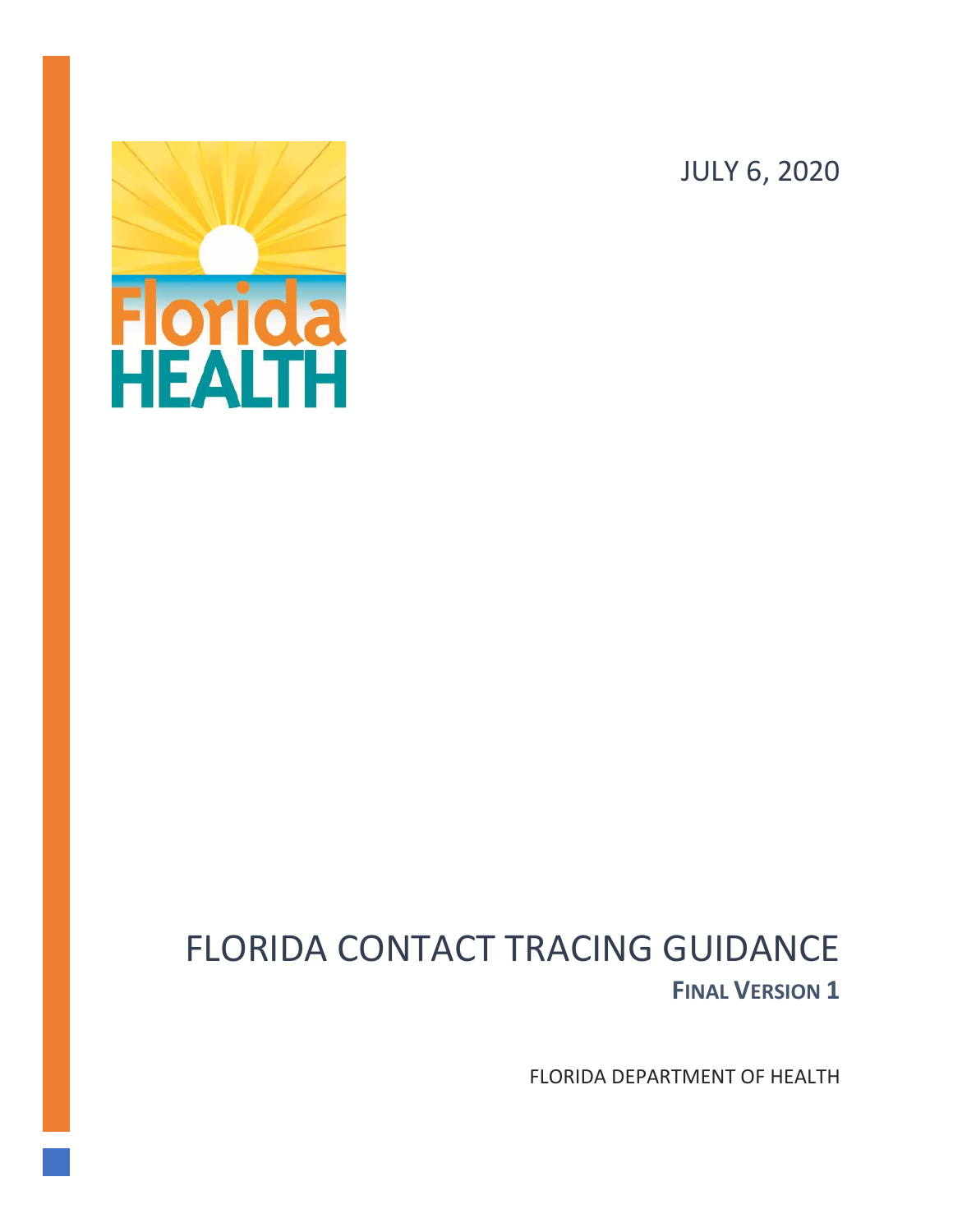# Contents

| Ι.                                                                                                  |  |  |
|-----------------------------------------------------------------------------------------------------|--|--|
| Ш.                                                                                                  |  |  |
| III.                                                                                                |  |  |
| IV.                                                                                                 |  |  |
| V.                                                                                                  |  |  |
| VI.                                                                                                 |  |  |
| VII.                                                                                                |  |  |
| VIII.                                                                                               |  |  |
| IX.                                                                                                 |  |  |
| X.                                                                                                  |  |  |
| XI.                                                                                                 |  |  |
| XII.                                                                                                |  |  |
| XIII.                                                                                               |  |  |
| XIV.                                                                                                |  |  |
| XV.                                                                                                 |  |  |
| XVI.                                                                                                |  |  |
|                                                                                                     |  |  |
| APPENDIX II: Job Expectations and KSAs for COVID-19 Case Investigators, Contact Tracers and Contact |  |  |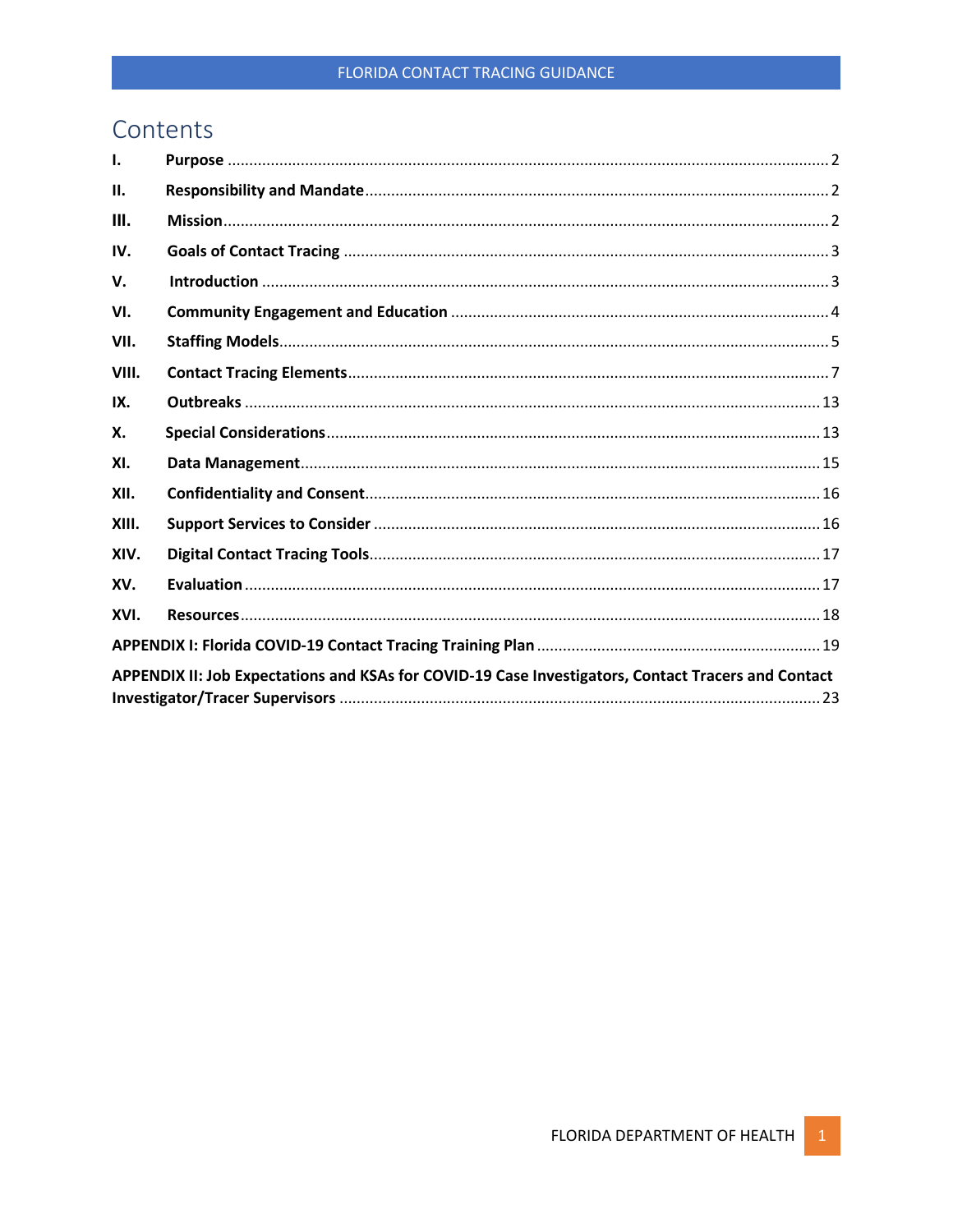### <span id="page-2-0"></span>I. Purpose

Coronavirus disease (COVID-19) is a highly infectious disease and respiratory illness caused by the severe acute respiratory syndrome coronavirus 2 (SARS-CoV-2). Illness ranges from mild to severe with symptoms including but not limited to, fever, cough, and shortness of breath, with many patients having pneumonia in both lungs. COVID-19 is spread easily from person to person through droplet and contact transmission<sup>1</sup>. In order to break the chain of transmission within the population, a comprehensive approach to identifying and isolating persons with COVID-19, quarantining close primary contacts, and linking persons to essential support services including testing is needed.

The purpose of this document is to provide guidance to local county health departments (CHDs), the state health office (SHO), and surge contact tracing partners working directly with the Florida Department of Health (Department) on how to conduct contact tracing activities in Florida. This guidance is in alignment with the five priority areas and associated goals of the Department's Contact Tracing Plan.

### <span id="page-2-1"></span>II. Responsibility and Mandate

As an integrated public health department, the Department operates through the SHO that creates statewide programs and policies, which are largely implemented at the local level through CHDs in each of Florida's 67 counties. Contact tracing is a core competency and function of public health. Sections 381.003 and 381.0031, Florida Statutes, and Florida Administrative Code (F.A.C.) Rule 64D-3.041 gives the Department the authority to conduct epidemiological investigations including contact tracing. Confirmed and probable cases of COVID-19 are immediately reportable by practitioners and laboratories under 64D-3.029 F.A.C., where all results should be reported and accompanied by any testing conducted (positive and negative results). For laboratories reporting electronic laboratory reporting as described in 64D-3.031(5) F.A.C., all test results (positive and negative) are to be submitted.

# <span id="page-2-2"></span>**III.** Mission

The Department's mission is to protect, promote and improve the health of all people in Florida through integrated state, county and community efforts. Contact tracing supports this mission by:

- Protecting the health and safety of all Floridians.
- Preventing the spread and transmission of COVID-19.
- Identifying new infections in a timely manner.
- Alerting close contacts of exposure.
- Offering testing and linkage to support services.

<sup>1</sup> World Health Organization. [Contact Tracing in the Context of COVID-19](https://floridahealth.sharepoint.com/sites/PUBLICHEALTHSTATS/COVID19ContactTracingPlan/Shared%20Documents/Supporting%20Documentation/WHO-2019-nCoV-Contact_Tracing-2020.1-eng%20(1).pdf) (Interim Guidance), May 10, 2020.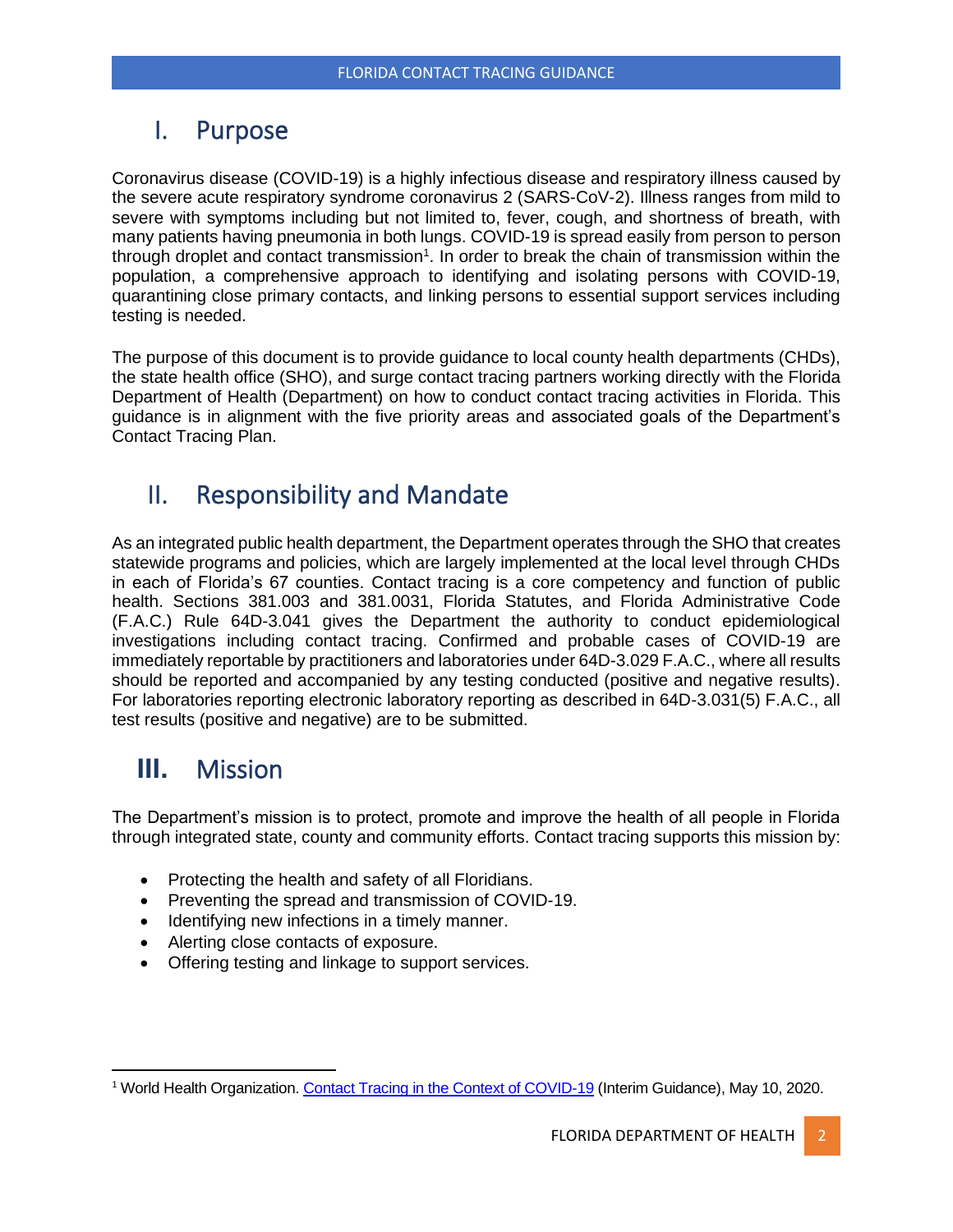# <span id="page-3-0"></span>IV. Goals of Contact Tracing

The goals of contact tracing are to:

- Rapidly identify all persons with close contact to a confirmed or probable COVID-19 positive case.
- Ensure all close contacts identified are notified and directed to self-quarantine and monitor for symptoms.
- Provide information and linkage to support services and refer or provide access to testing as appropriate.

# <span id="page-3-1"></span>V. Introduction

Contact tracing and case investigation are vital components in the overall strategy of containing and stopping transmission of COVID-19 in Florida and beyond. Contact tracing for COVID-19 includes identifying, assessing, and managing people who may have been exposed to the disease to prevent onward transmission essential for containing and controlling infectious disease outbreaks. Case investigation and contact tracing are fundamental public health activities that require collaborating with patients diagnosed with an infectious disease to identify and provide support to persons who may have been infected through exposure to confirmed cases of COVID-19. This process prevents further transmission of disease by separating people who have (or may go on to develop) an infectious disease from people who do not. It is a core communicable disease control measure employed by the Department for decades to interrupt transmission of sexually transmitted diseases (STDs), HIV, tuberculosis, Zika virus infections, and other communicable diseases.

The effectiveness of this process has made it a standard public health approach to prevent further spread of COVID-19 and other infectious diseases. It has proven to be a key element in supporting patients and informing contacts of potential exposure to prevent continued transmission. Given the magnitude of the COVID-19 pandemic and the lack of a vaccine at this time, contact tracing is especially relevant. Further, timely and accessible testing must be available for contact tracing to be effective. Testing and contact tracing strategies also focus on specific at-risk settings with vulnerable individuals.<sup>2</sup>

Figure 1 below provides a visual representation of the contact tracing process in Florida.

<sup>2</sup> World Health Organization. Contact [Tracing in the Context of COVID-19](https://floridahealth.sharepoint.com/sites/PUBLICHEALTHSTATS/COVID19ContactTracingPlan/Shared%20Documents/Supporting%20Documentation/WHO-2019-nCoV-Contact_Tracing-2020.1-eng%20(1).pdf) (Interim Guidance), May 10, 2020.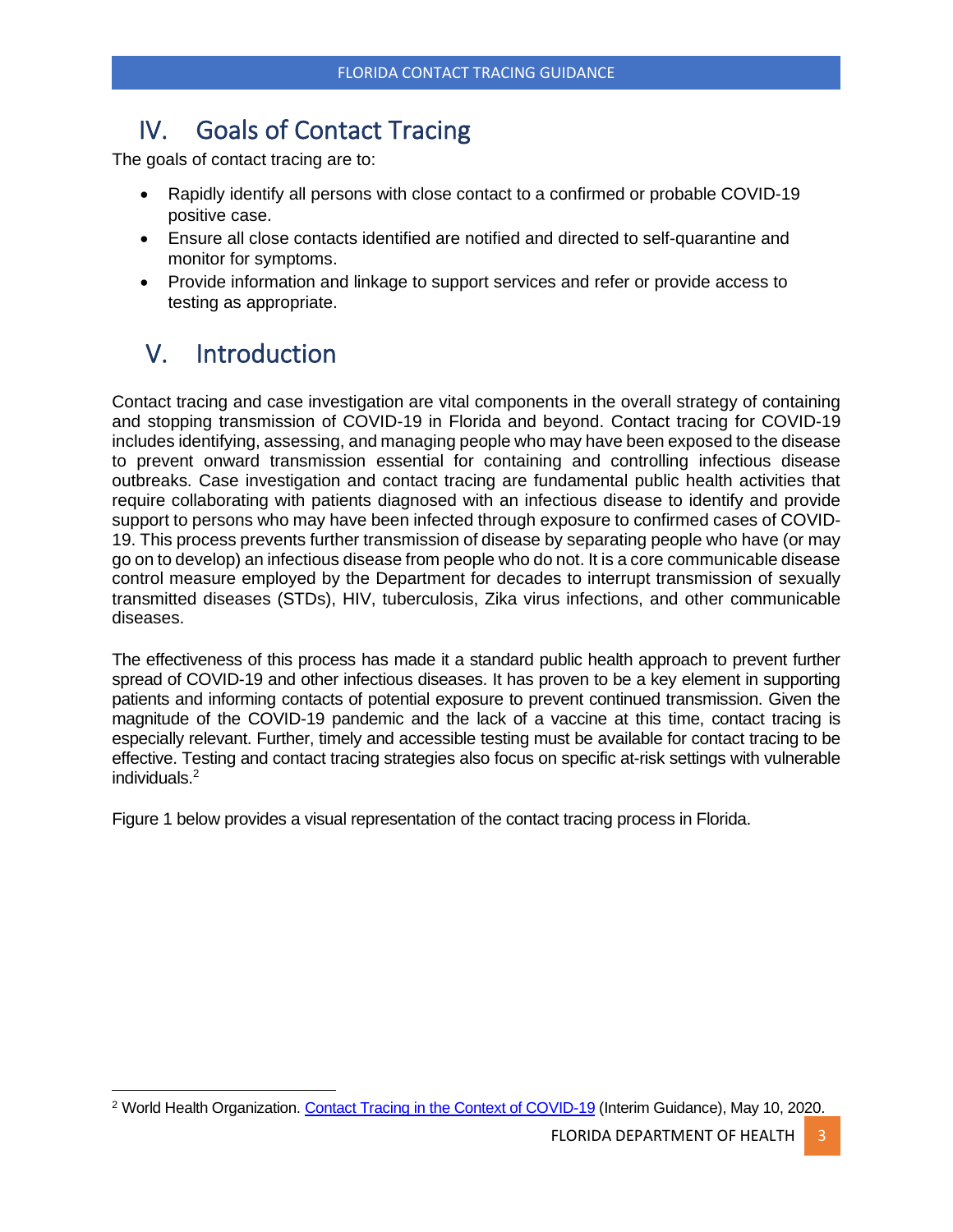

### **Figure 1. Contact Tracing Process Breaks the Chain of Transmission**

### <span id="page-4-0"></span>VI. Community Engagement and Education

Preventing and controlling COVID-19 in communities across Florida requires strong collaboration between CHDs, SHO, and the many partners involved, directly or indirectly, with impacting public health outcomes. Contact tracing centers around community engagement, through the provision of education and communication to increase public awareness of how to protect individuals and their communities, as well as providing awareness of how to stop disease transmission. Contact tracing activities should be inclusive of all populations and available to all communities.

CHDs will establish strong and trusting relationships with key community partners to prevent and control the spread of COVID-19. CHDs will provide ongoing and intensive outreach and education about COVID-19 to the following priority entities in their community who are also priority for case and outbreak investigations:

- Hospitalized patients
- Health care personnel
- First responders (e.g., Emergency Medical Services (EMS), law enforcement, and firefighters)
- Individuals living in, working at, or visiting acute care, skilled nursing, mental health, and long-term care facilities (LTCF)
- Individuals living in, working at, or visiting community congregate settings, such as correctional facilities, homeless shelters, educational institutions, mass gatherings, and crowded workplaces (e.g., production plants)
- Members of a large household living in close quarters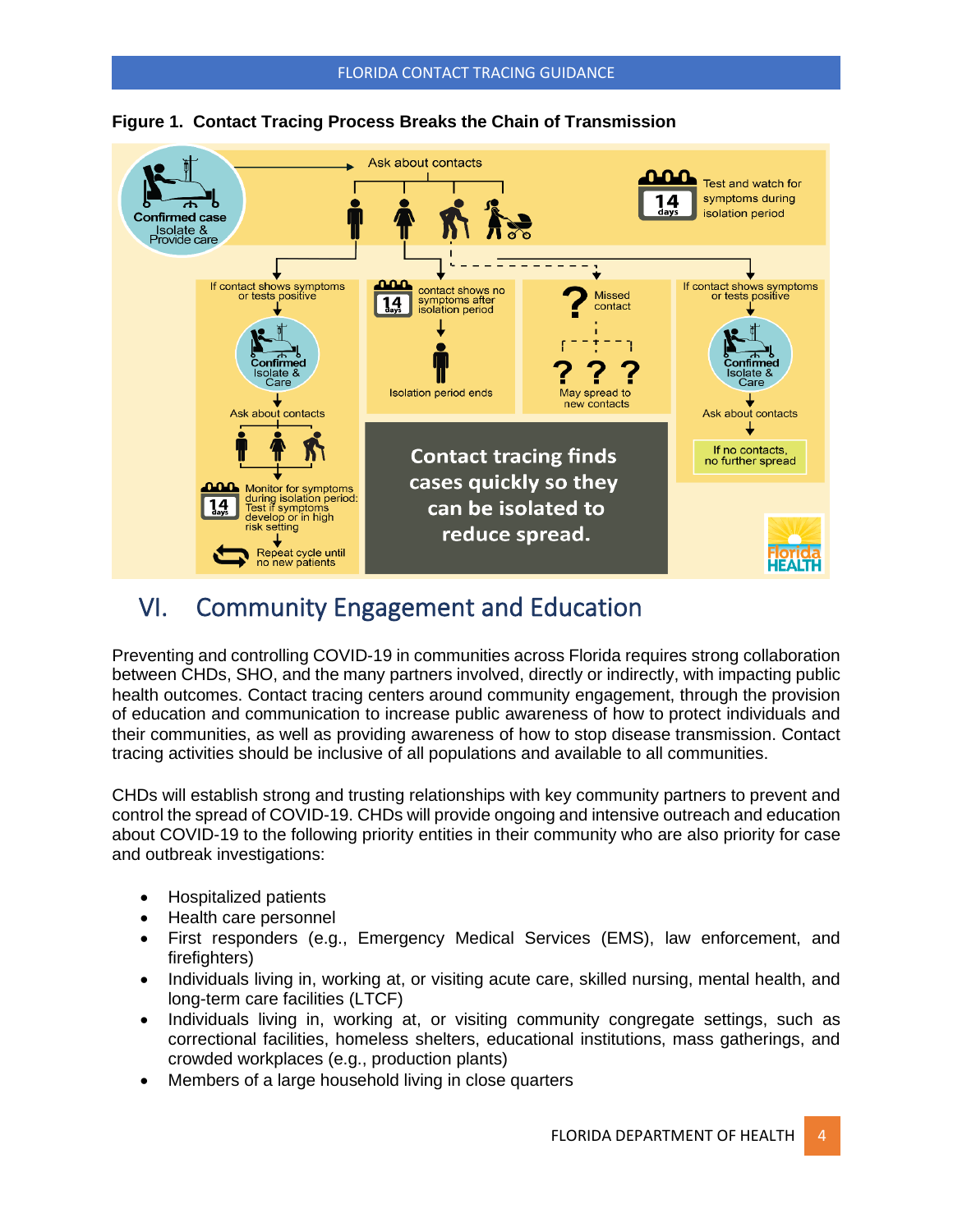• Individuals known to live in households with a higher risk individual or to provide care in a household with a higher risk individual

Education provided to these identified entities will minimally include materials about COVID-19 disease information (symptoms, prevention, and epidemiology), disease reporting guidance (practitioners and laboratories), community resources (e.g., acute care hospitals with capacity to care for patients with COVID-19 symptoms, testing locations), and contact information for key CHD staff [\(CHD Epidemiology Contacts\)](http://www.flhealth.gov/chdepicontact) who may be reached to provide a COVID-19 case report and/or provide technical assistance about COVID-19. CHDs will use educational materials published by the Department or nationally recognized institutions, such as the Centers for Disease Control and Prevention (CDC). CHDs shall use appropriate social distancing measures to provide education and outreach to these entities to avoid any risk of spreading COVID-19.

Current materials can be accessed here [\(Florida Health COVID-19 Resources\)](https://floridahealthcovid19.gov/resources/).

Education about the types of partners (e.g. academia) and surge contract tracing staff (e.g. CHD FTE, CHD OPS, CHD or SHO contractors) who are conducting these public health functions in conjunction with the Department and their methods of contact (e.g. text, phone, letter) should be included in community communication and engagement efforts.

# <span id="page-5-0"></span>VII. Staffing Models

The key activities aimed at preventing and controlling COVID-19 are case investigation and contact tracing. To be effective, case investigation and contact tracing requires staff with adequate training, language skills, cultural sensitivity (see Appendix II: Job Expectations and KSAs for COVID-19 Case Investigators, Contact Tracers and Contact Investigator/Tracer Supervisors), supervision, and knowledge of local social and medical support resources that may be used to refer patients and their contacts. CHDs should asses their current case investigating and contact tracing staffing capacity and determine the number and type of staff they may consider hiring to deal with surging COVID-19 cases and outbreaks.

When considering staff needed to conduct contact tracing activities, CHDs should consider the number and type of staff that will be provided access to the state's reportable disease surveillance system, Merlin, and required oversight and supervisory capacity of those surge staff. Given each patient with COVID-19 will likely have multiple close contacts, CHD staffing plans should include a greater number of contact tracers than case investigators to meet this demand. CHDs should attempt to employ at least a ratio of 2:1 contact tracers for every case investigator.

To scale up surge capacity for case investigation and contact tracing, SHO has contracted with a workforce contractor who will use a customer relationship management software solution (CRM) to conduct contact tracing activities statewide. Access to the CRM will also be available to CHDs. All staff hired must go through Department's security and confidentiality data protection training, sign a confidentiality attestation form, and complete the required contact tracing trainings. CHDs should consider the training needs of surge contact training staff (see Appendix I: Contact Tracing Training Plan).

CHDs, in coordination with SHO, will ensure the following COVID-19 functions are supported locally by CHD staff, by regional staff, or by staff/contractors at SHO. Table 1 provides examples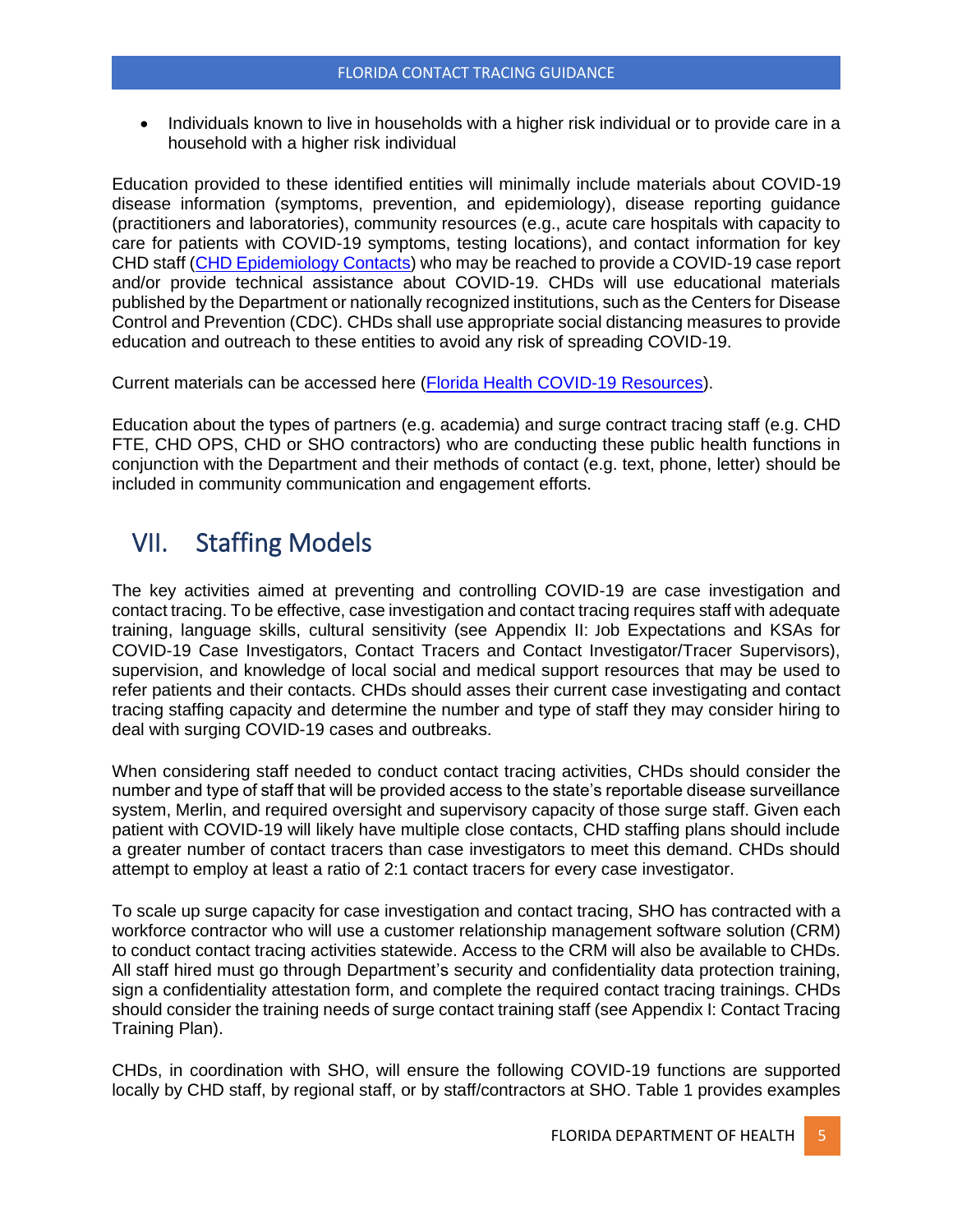of contact tracing staff and associated job functions needed to conduct contact tracing activities. Some staff may overlap certain duties depending on staffing model used.

|  |  |  |  | Table 1: Examples of Staff Needed to Conduct Contact Tracing Activities |
|--|--|--|--|-------------------------------------------------------------------------|
|--|--|--|--|-------------------------------------------------------------------------|

| <b>Job Type</b>                                               | <b>Job Duties</b>                                                                                                                                                                                                                                                                                                                                                                                                                                                                                                                                                                                                                                                                                                                                                                                                                                                                                                                                                                              |
|---------------------------------------------------------------|------------------------------------------------------------------------------------------------------------------------------------------------------------------------------------------------------------------------------------------------------------------------------------------------------------------------------------------------------------------------------------------------------------------------------------------------------------------------------------------------------------------------------------------------------------------------------------------------------------------------------------------------------------------------------------------------------------------------------------------------------------------------------------------------------------------------------------------------------------------------------------------------------------------------------------------------------------------------------------------------|
| Case<br>Investigator                                          | Conducts interviews of patients with confirmed or probable COVID-19, with<br>a focus on motivational interviewing and cultural competency. Interviews will<br>be guided by standard protocols and include: providing disease-specific<br>information; assessing signs, symptoms, and underlying health conditions;<br>discussing symptom onset to determine window period for contact elicitation<br>and exposure risk for close contacts; discussing work, social, recreational,<br>and community activities to identify who may have been exposed; eliciting<br>information on close contacts, including names, exposure dates, and<br>locating information; and assessing support needs to maintain health and<br>compliance during self-isolation.                                                                                                                                                                                                                                         |
| <b>Contact Tracer</b>                                         | Communicates with contacts to notify them of exposure, provides disease<br>and transmission information, gathers data on demographics, living<br>arrangements, and daily activities. Asks about signs/symptoms and<br>underlying medical conditions. Provides referrals for testing (if appropriate).<br>May conduct home-based specimen collection. Provides recommendations<br>for self-quarantine and reviews daily monitoring procedures. Assesses<br>supports necessary to maintain compliance during self-quarantine.<br>Conversations with contacts will be guided by standard protocols. Conducts<br>follow-up monitoring during self-quarantine-temperature, signs/symptoms,<br>use of fever-reducing medications—reported via electronic tool (e.g.,<br>smartphone, case management software) or other designated mechanism,<br>until 14 days after last potential exposure, and provides referral to healthcare<br>if contact becomes symptomatic.                                  |
| Surveillance<br>Triage and<br>Support                         | Processes incoming laboratory and provider reports in surveillance system.<br>Follows-up to obtain relevant medical and demographic information. Acts as<br>a resource for interjurisdictional communication and transfer of patient and<br>contact information. Responsible for gathering relevant locating information<br>(e.g., "people-searches") for patients and contacts.                                                                                                                                                                                                                                                                                                                                                                                                                                                                                                                                                                                                               |
| Case<br>investigator/<br><b>Contract Tracer</b><br>Supervisor | Directly oversees the work of the Case Investigator and/or Contact Tracer<br>and others who may work as part of a team. Assigns work and oversees the<br>quality of work. Ensures completion of case interviews and contact follow-up<br>according to established standards. Reviews work for missing information,<br>inconsistencies, or areas that need further exploration and directs staff<br>follow-up to seek clarification and obtain additional information. Addresses<br>complex issues with cases or contacts that have been escalated by staff.<br>Uses qualitative (interview audits) and quantitative (review of statistical<br>outputs) methods to review performance and determine areas for formal or<br>informal professional development, training, coaching, and mentoring. When<br>necessary, uses discipline to address performance or personnel conduct<br>issues. Recognizes staff for exceptional and outstanding performance.<br>Maintains employee personnel files. |
| Outbreak<br>Response/                                         | Conducts investigation of congregate living facilities (e.g., skilled nursing<br>facilities, hospitals, acute care settings, LTCF, group homes, homeless                                                                                                                                                                                                                                                                                                                                                                                                                                                                                                                                                                                                                                                                                                                                                                                                                                       |
|                                                               |                                                                                                                                                                                                                                                                                                                                                                                                                                                                                                                                                                                                                                                                                                                                                                                                                                                                                                                                                                                                |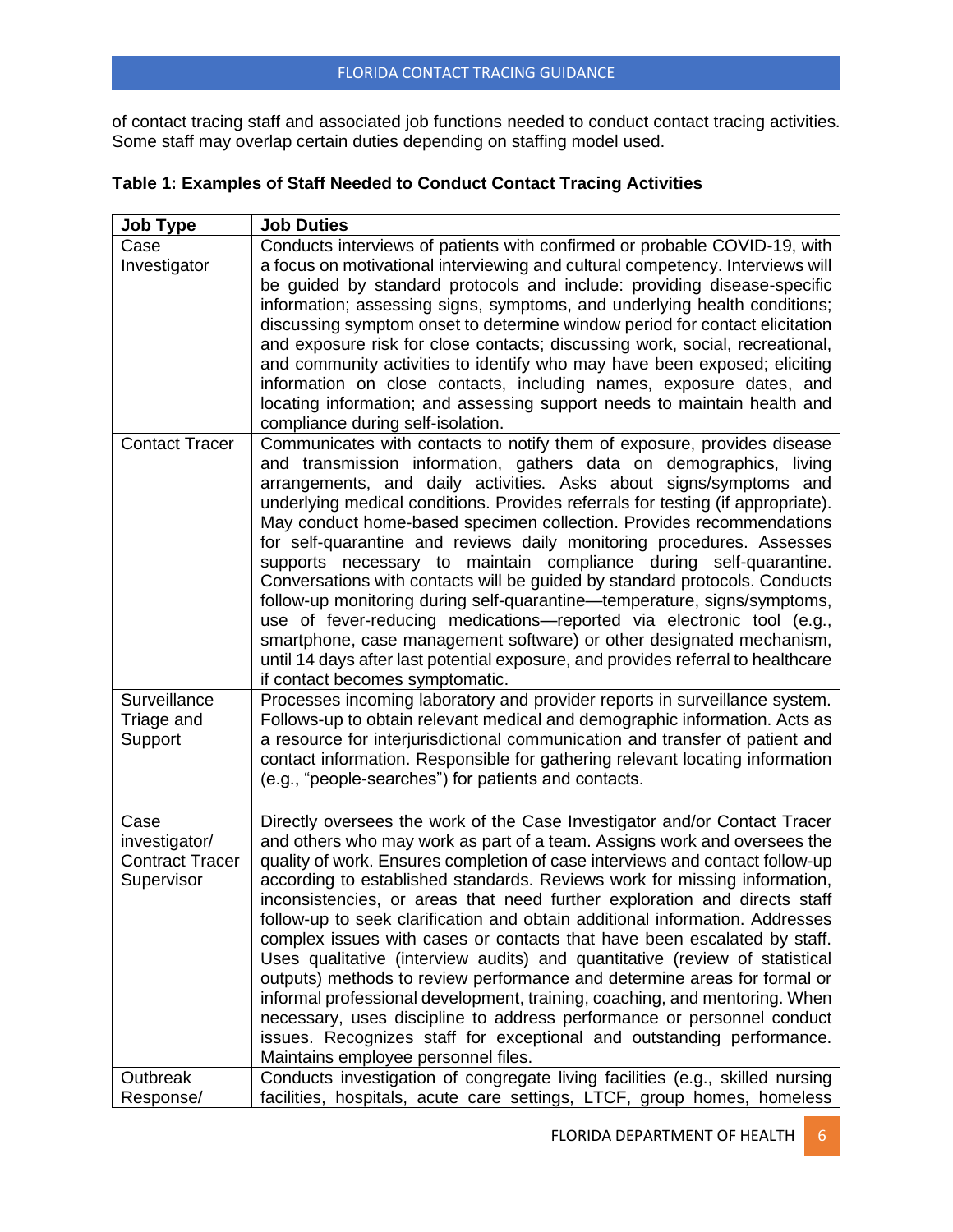| Infection                                                                    | shelters, prisons, jails) and workplaces that have a patient (either        |  |  |
|------------------------------------------------------------------------------|-----------------------------------------------------------------------------|--|--|
| Control                                                                      | resident/patient or staff member) with COVID-19 to assess potential         |  |  |
|                                                                              | exposure of other staff and residents/patients at the site and recommend    |  |  |
|                                                                              | infection control procedures.                                               |  |  |
| Epidemiologist/                                                              | Analyzes data on cases and contact outcomes in order to identify outbreaks  |  |  |
| Data Analyst                                                                 | and priority populations and understand disease burden. Monitors and        |  |  |
|                                                                              | evaluates the response in order to shift program efforts appropriately.     |  |  |
| Data Manager                                                                 | Manages digital infrastructure for surveillance and contact investigation.  |  |  |
|                                                                              | Abstracts data from surveillance system for import into appropriate contact |  |  |
|                                                                              | investigation platform and visa-versa, when automated data synchronization  |  |  |
| is not available. Assesses and improves data quality and interoperability of |                                                                             |  |  |
|                                                                              | data systems. Supports the development and modification of data systems     |  |  |
|                                                                              | to appropriately capture, integrate, and report multiple data streams       |  |  |
|                                                                              | necessary to monitor response progress and outcomes                         |  |  |

# <span id="page-7-0"></span>VIII. Contact Tracing Elements

### **Steps and Proceedures**

Contact tracing can be broken down into a number of vital steps. The aim of section is to provide guidance to CHDs and to SHO who may hire FTEs, OPS, or contracted surge staff to carry out the function of contact tracing in Florida. The main steps in this process are listed below.

### Step 1: Case Identification, Prioritization, and Surveillance Triage

Most COVID-19 case investigations will be initiated when the Department receives a laboratory report of a positive SARS-CoV-2 test result or a report from a healthcare provider of a patient with a confirmed or probable diagnosis of COVID-19.

Once a COVID-19 laboratory or provider report is received, this information will be entered into the state surveillance system, Merlin, if it has not already been received via electronic laboratory reporting.

CHDs will use a surveillance triage and support system to use any information known about a patient diagnosed with COVID-19, prior to case interview, to delegate the investigation to either a case investigator or special outbreak/infection control staff (Section IX).

Case investigator or support staff will communicate with healthcare facilities by phone when a positive laboratory test is reported to obtain information necessary for triaging.

In addition to identifying potential outbreaks, information to assist in case triaging/prioritization will include a patient's:

- COVID-19 symptoms
- Underlying health conditions
- Locating information (residence type/location/contact information)
- Workplace role and location
- Confirmation that patient was notified of test result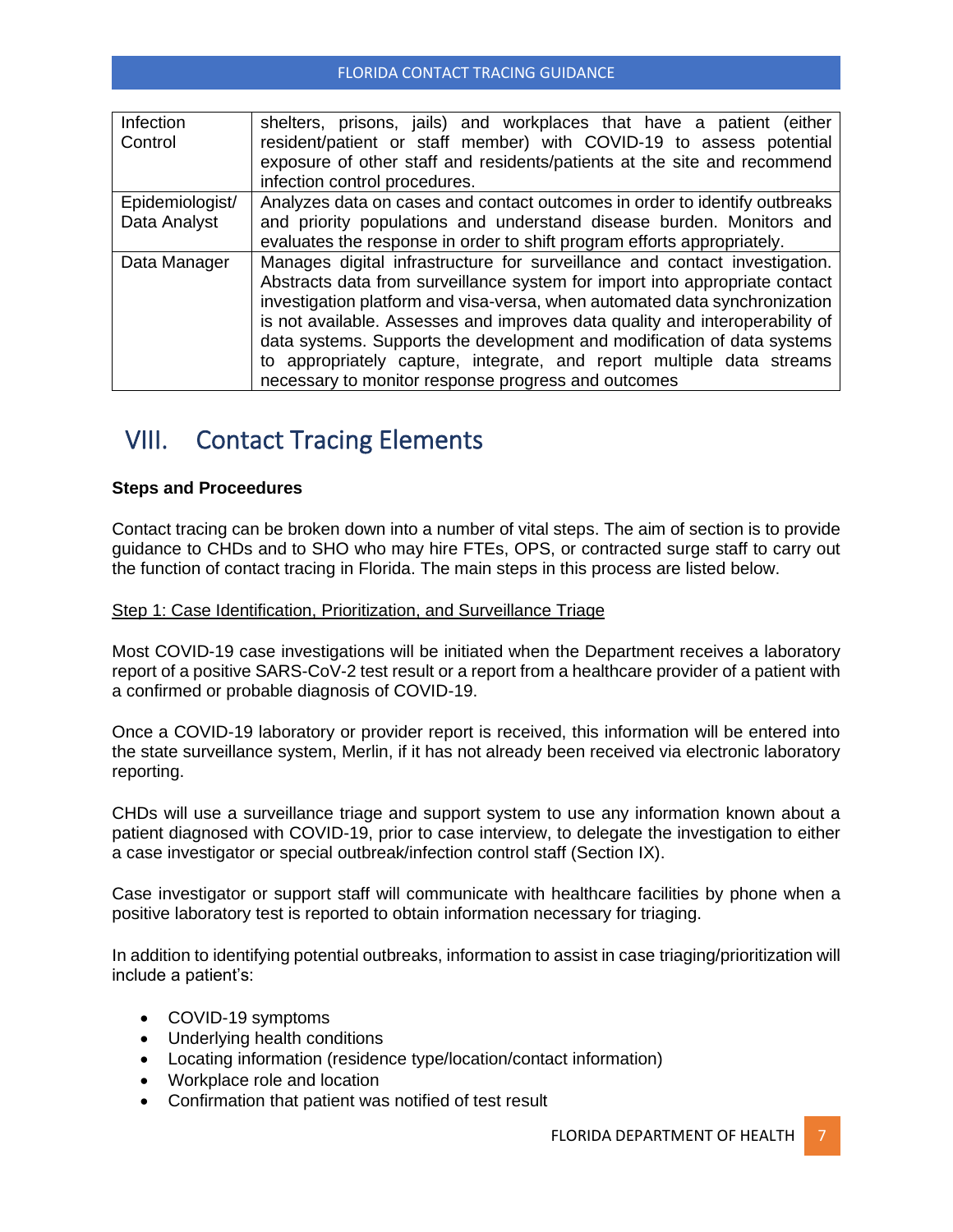• Initiation of self-isolation

All confirmed and probable COVID-19 cases will be investigated [\(COVID-19 Case Definition\)](http://www.floridahealth.gov/diseases-and-conditions/disease-reporting-and-management/disease-reporting-and-surveillance/_documents/covid-19-case-definition.pdf); however, in the event of limited resources, priorities for who will be investigated are listed below. Priority 1 patients are likely to have exposed a larger number of people and/or are likely to have close contacts who could potentially expose: many people, those at higher risk for severe disease, or selected critical infrastructure workers. Priority 2 patients may be at higher risk for severe disease and will need prompt risk assessment and linkage to any needed medical and support services. Please refer to Table 2 below for prioritizations for all confirmed and probable COVID-19 cases.

### **Table 2: Case Investigation Prioritization Hierarchy**

#### **Case Investigation Hierarchy**

- Priority 1
- Hospitalized patients
- Healthcare personnel
- First responders (e.g., EMS personnel, law enforcement, and firefighters)
- Individuals living in, working at, or visiting acute care, skilled nursing, mental health, and long-term care facilities
- Individuals living in, working at, or visiting community congregate settings, such as correctional facilities, homeless shelters, educational institutions, mass gatherings, and crowded workplaces (e.g., production plants)
- Members of a large household living in close quarters
- Individuals known to live in households with a higher risk individual or to provide care in a household with a higher risk individual

#### Priority 2

- Individuals 65 years of age or older
- Individuals at higher risk for severe disease
	- o People with chronic lung disease or moderate to severe asthma
	- o People who have serious heart conditions
	- o People who are immunocompromised (e.g., conditions such as cancer treatment, smoking, bone marrow or organ transplantation, immune deficiencies, poorly controlled HIV or AIDS, and prolonged use of corticosteroids and other immune weakening medications
	- o People with severe obesity (body mass index of 40 or higher)
	- o People with diabetes
	- o People with chronic kidney disease undergoing dialysis
	- o People with liver disease
- Pregnant women
- Critical infrastructure workers: Workers in 16 different sectors, including Chemical, Commercial Facilities, Critical Manufacturing, Dams, Defense Industrial Base, Emergency Services, Energy, Financial Services, Food and Agriculture, Government Facilities, Healthcare and Public Health, Information Technology, Nuclear Reactors, Materials, and Waste, Transportation Systems, and Water and Wastewater Systems. These workers include:
	- o (a) federal, state, and local law enforcement;
	- o (b) 911 call center employees;
	- o (c) fusion center employees;
	- (d) public and private hazardous material responders;
	- o (e) janitorial and custodial staff;
	- $(f)$  workers and contractors in these industries:
		- food and agriculture,
			- critical manufacturing,
			- information technology,
			- technology,
			- transportation,
			- energy,
			- government facilities industries.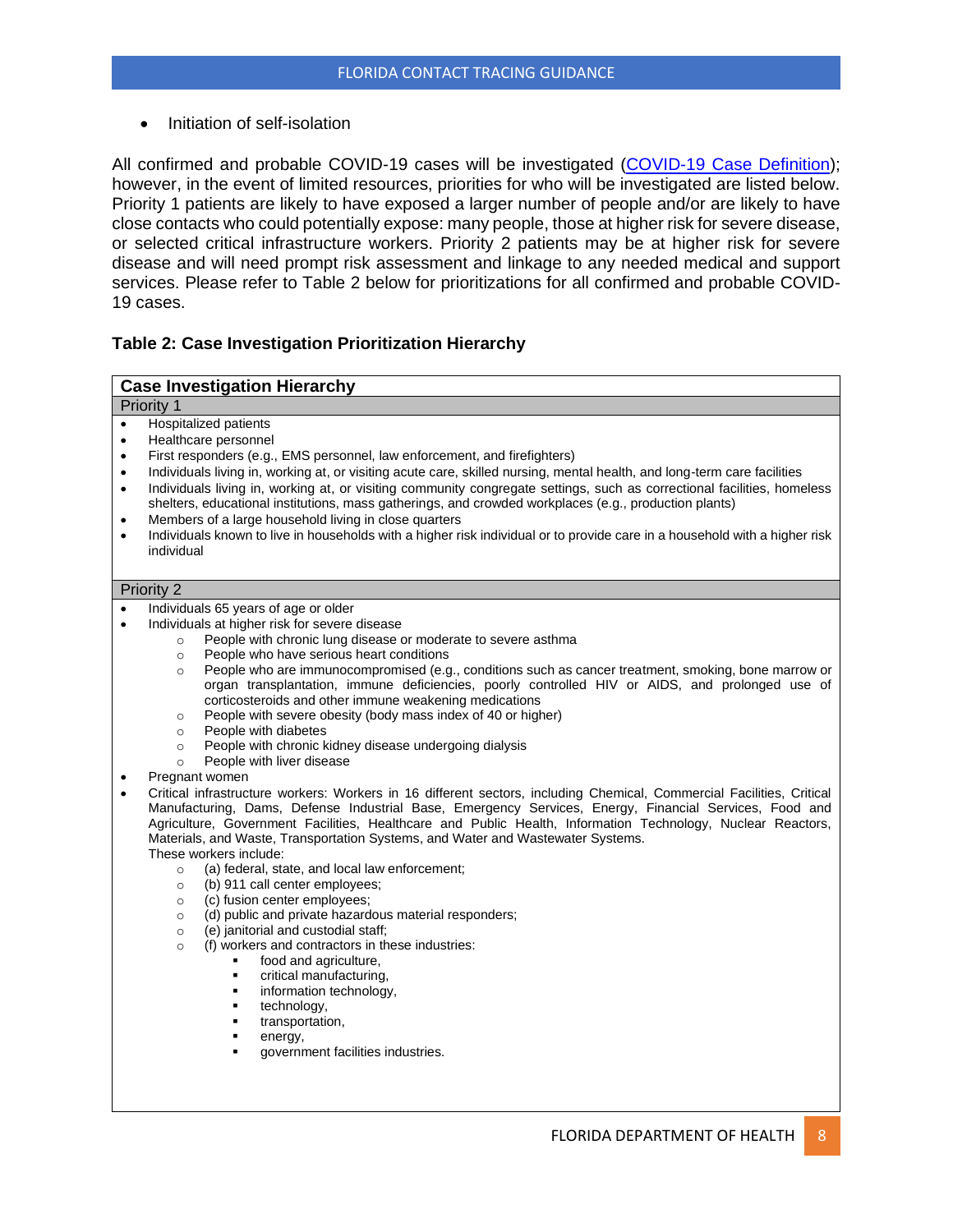### FLORIDA CONTACT TRACING GUIDANCE

#### Priority 3

- Individuals with symptoms who do not meet any of the above categories. Symptoms include:
	- o Cough
	- o Shortness of breath or difficulty breathing
	- o Fever
	- o Chills
	- o Muscle pain
	- o Sore throat
	- o New loss of taste or smell
	- o Gastrointestinal symptoms, such as nausea, vomiting, or diarrhea

#### Priority 4

• Individuals without symptoms who do not meet any of the above categories

### Step 2: Case Investigation/Case Interview:

Gathering comprehensive information on a patient diagnosed with COVID-19 is the foundation of case investigation and contact tracing. CHDs and associated surge contact tracing staff will work to collect comprehensive information on all patients diagnosed with COVID-19 in their jurisdiction. Examples of data to be collected, but not limited to, are listed below (see also [COVID-19 Case](http://www.floridahealth.gov/diseases-and-conditions/disease-reporting-and-management/disease-reporting-and-surveillance/_documents/covid19-crf.pdf)  [Report Form\)](http://www.floridahealth.gov/diseases-and-conditions/disease-reporting-and-management/disease-reporting-and-surveillance/_documents/covid19-crf.pdf).

- Socio-demographic information
- Date of symptoms onset or date of specimen collection for SARS-CoV-2 testing
- Source of illness (if known)
- List of close contacts and their locating information
- Duration of exposure
- Activity history during the contact elicitation window (when the patient was infectious and not under self-isolation)
- Exposure locations (including events/gatherings with unknown contacts)

CHDs and surge case investigating staff will review case patient information and test results in Merlin or the CRM and will interview and conduct initial outreach to patients diagnosed with COVID-19 via text [\(Interim Texting Guidance for Case Investigation\)](http://www.floridahealth.gov/diseases-and-conditions/disease-reporting-and-management/disease-reporting-and-surveillance/_documents/utilizing-texting-assist-covid-case-containment.pdf) or phone within 48 hours of being reported to the CHD or state. Three attempts will be made to contact the case patient, all attempts will be documented within Merlin or the CRM.

CHDs will have first refusal over COVID-19 cases in Merlin and can designate cases to be assigned to contracted surge workforce via the CRM if they are needing assistance or have reached capacity to conduct interviews timely (within 48 hours). Cases that are assigned for investigation to contracted surge staff will only be sent back to the state for redistribution to the county they originated from if no action has been taken by contracted surge staff within 72 hours of case assignment. Contracted surge staff have 48 hours from case assignment to make contact and conduct the case investigation with less than 20 percent of cases assigned being returned to the state without any action.

CHDs will follow the Merlin Data Management Guidance for case investigation [\(Surveillance and](http://www.floridahealth.gov/diseases-and-conditions/disease-reporting-and-management/disease-reporting-and-surveillance/surveillance-and-investigation-guidance/)  [Investigation Guidance\). C](http://www.floridahealth.gov/diseases-and-conditions/disease-reporting-and-management/disease-reporting-and-surveillance/surveillance-and-investigation-guidance/)ontracted surge workforce will follow similar protocols and provided scripts for interviews.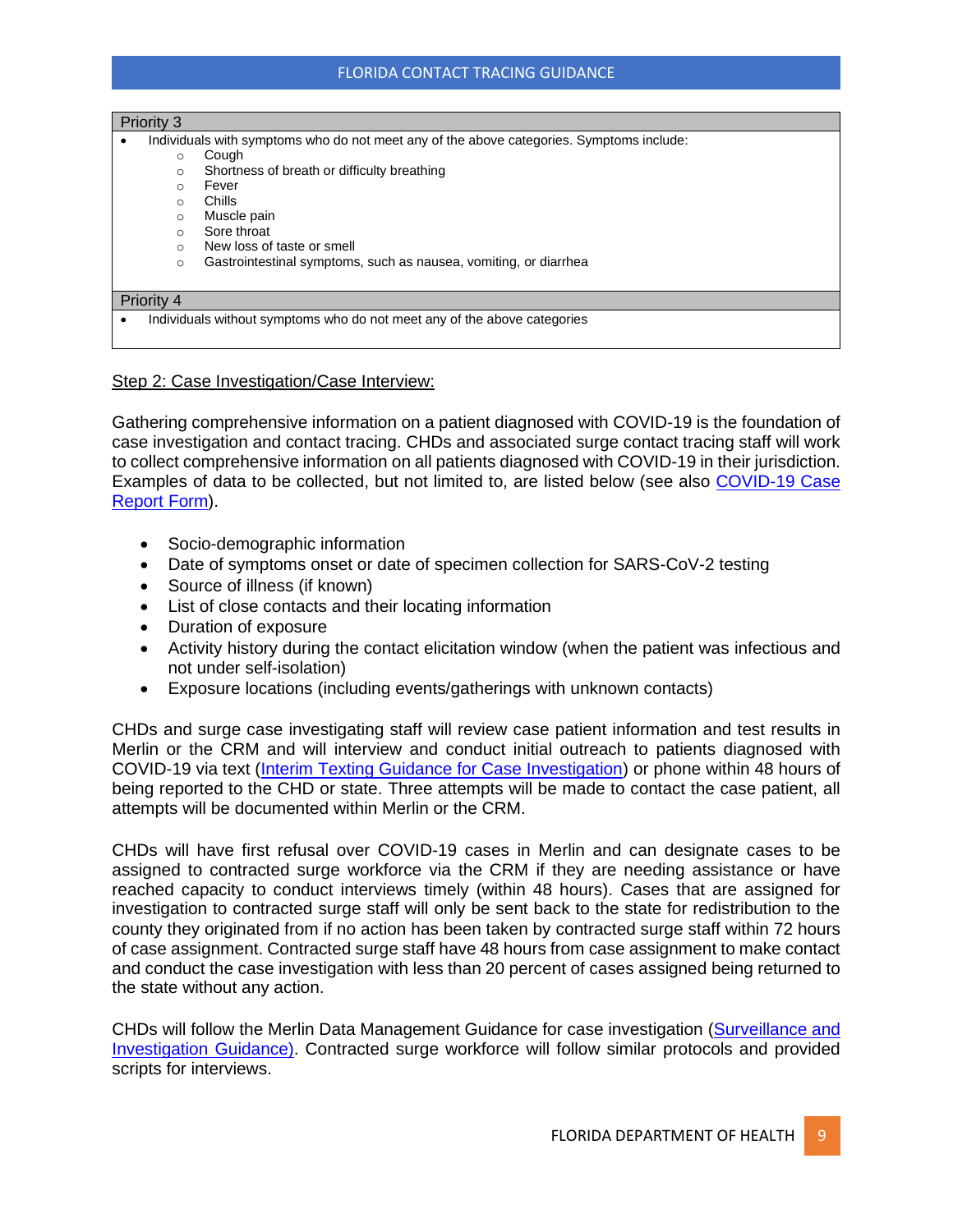A case patient will ideally be interviewed by a trained case investigator who is fluent in their primary language. If this is not possible, CHDs will provide interpretation services (e.g., language line).

Case interviews will primarily be conducted via phone call to ensure the safety of the case investigator and efficient use of CHD resources, while outbreak investigations may require faceto-face investigations. Department and CDC guidance should be followed in these situations.

Some patients will have been notified of their positive SARS-CoV-2 test result or diagnosis by their healthcare provider and already received [self-isolation guidance,](http://ww11.doh.state.fl.us/comm/_partners/action/if_you_or_someone_you_have_been_in_contact_with_has_tested_positive_for_covid19.pdf) but case investigators should confirm this with the patient. Regardless, case investigators should conduct the case interview and communicate self-isolation guidance, providing any necessary referrals to resources needed to support safely isolation (e.g. [211 Florida\)](http://www.my211florida.org/).

Patients will be informed of COVID-19 symptoms to monitor for and be instructed to get medical attention immediately if he/she has any emergency warning signs listed below:

- Trouble breathing
- Persistent pain or pressure in the chest
- New confusion
- Inability to wake or stay awake
- Bluish lips or face

CHDs should identify health care partners that persons can be directed to if they do not have a primary healthcare provider.

CHD and surge case investigation staff will also inform patients of ways to [prevent infection](https://www.cdc.gov/coronavirus/2019-ncov/prevent-getting-sick/disinfecting-your-home.html) among those living in their household. [Additional self-isolation guidance](https://www.cdc.gov/coronavirus/2019-ncov/downloads/10Things.pdf) will be reviewed with the patient and instructional materials provided. CHD and surge staff will take efforts to provide instructions in a patient's primary language.

During the interview case investigators will elicit all close contacts and if able, will conduct contact interview on close household contacts, documenting in Merlin or CRM per provided guidance. Depending on staffing model, this may not be possible if contact tracer and case investigator have different skill levels and separate job functions (e.g. contracted staff).

### Step 3: Contact Elicitation:

Contact elicitation is a voluntary activity on the part of the COVID-19 case patient but is a critical part of the case interview. CHD or contracted surge case investigators will use information from any reports received by the CHD, along with the patient's symptom history gathered earlier in the case interview, to determine the contact elicitation window. This is also known as the infectious period. The infectious period is defined as being two days before symptom onset or lab collection data for asymptomatic cases through the discontinuation of self-isolation (see Figure 2 below).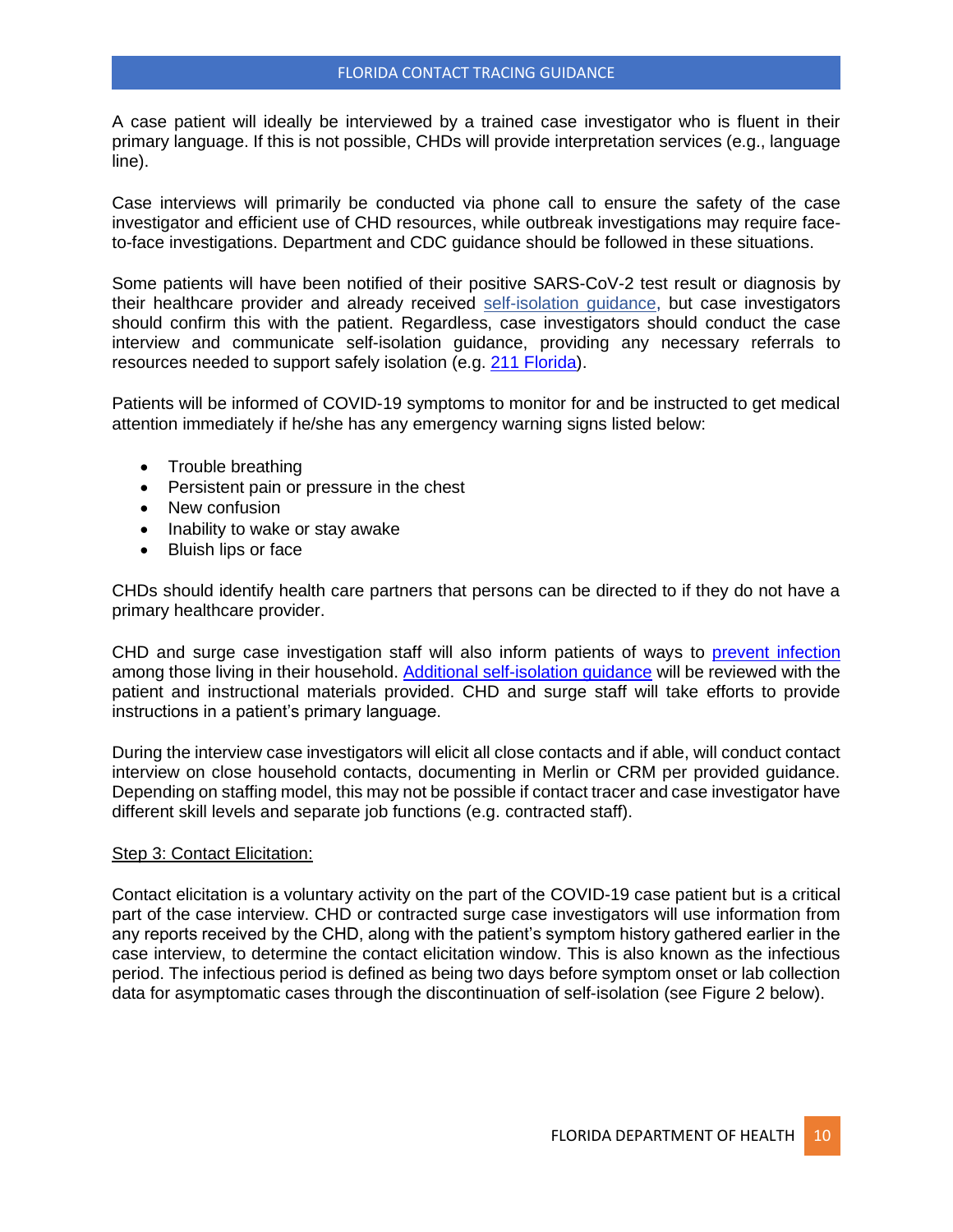

**Figure 2. Contact Elicitation Window or Infectious Period of Case** 

A close contact is defined by being within 6 feet (2 meters) for more than 15 minutes while the case patient is infectious.

For a confirmed or probable COVID-19 case, all close contacts the case had contact with while infectious are entered into Merlin or the CRM by case investigators and these persons are either notified by case investigator or are assigned to a contact tracer for outreach. For contacts out of state, CHDs should follow the guidance provided and are required to coordinate with the Bureau of Epidemiology Monitoring Unit and provide the name, contact information, and date of last exposure for each contact. That info will then be relayed to the other state through Epi-X. For contacts in other counties, CHD staff should enter that data in Merlin and notify the other county via email or phone (see [Surveillance and Investigation Guidance; Merlin Data Management](http://www.floridahealth.gov/diseases-and-conditions/disease-reporting-and-management/disease-reporting-and-surveillance/surveillance-and-investigation-guidance/)  [Guidance](http://www.floridahealth.gov/diseases-and-conditions/disease-reporting-and-management/disease-reporting-and-surveillance/surveillance-and-investigation-guidance/)).

Basic contact information for each close contact should be collected and documented in Merlin or CRM per guidance (e.g. first, last name, date of birth, phone numbers, address including street, city, state, and ZIP code).

If the case patient is unwilling to provide contacts, case investigator or contract tracer conducting the interview should inform the case patient of the importance of reducing disease transmission and directthe case patient to immediately notify their contacts and recommend they self-isolation for the 14 days from the date of their last exposure to the case patient.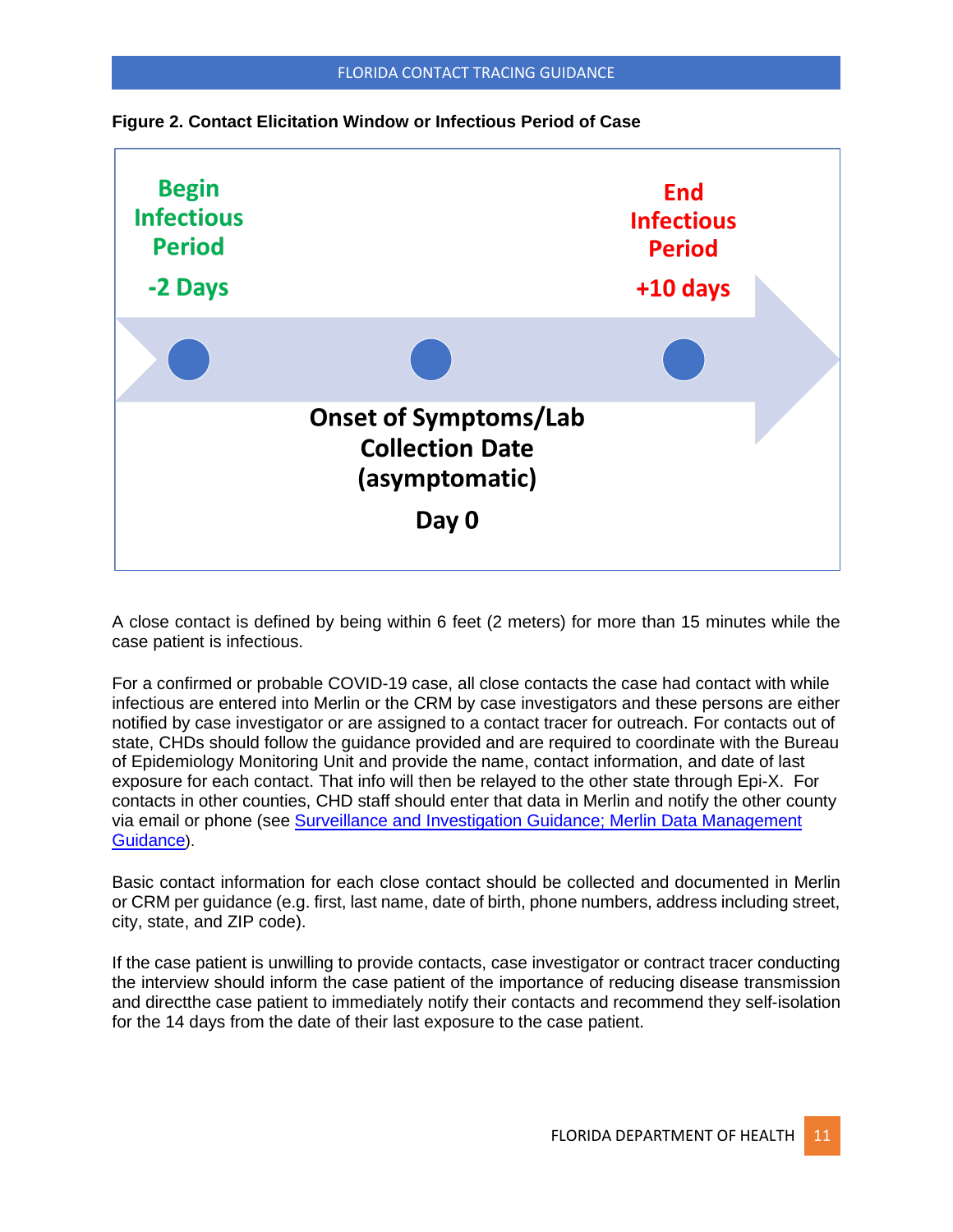### Step 4: Contact Notification

Contact tracers assigned to perform outreach to each elicited case patient's close contacts will perform initial outreach via phone or using approved initial text messaging. Each contact will be interviewed within 48 hours of being assigned, using culturally and linguistically appropriate methods. CHDs and surge staff are instructed to use the specific guidance for contact interviews [\(Surveillance and Investigation Guidance\)](http://www.floridahealth.gov/diseases-and-conditions/disease-reporting-and-management/disease-reporting-and-surveillance/surveillance-and-investigation-guidance/) which includes the use of approved scripts (see [Surveillance and Investigation Guidance; Contact Tracing Scripts\).](http://www.floridahealth.gov/diseases-and-conditions/disease-reporting-and-management/disease-reporting-and-surveillance/surveillance-and-investigation-guidance/)

All contact attempts and valid contact information should be documented with Merlin or the CRM, each contact should have at least three contact attempts made, preferably at different times of the day. Contact tracers attempt outreach for a period of at least three days, before considering these efforts unsuccessful.

Following successful contact with a COVID-19 case patient close contact, CHD or contracted surge staff should attempt to document and verify information as per guidance, including if symptomatic or asymptomatic.

Self-quarantine guidance (see [self-quarantine guidance\)](http://ww11.doh.state.fl.us/comm/_partners/action/if_you_or_someone_you_have_been_in_contact_with_has_tested_positive_for_covid19.pdf) and referrals to testing [\(COVID-19 Test](https://floridadisaster.org/covid19/testing-sites/)  [Sites\)](https://floridadisaster.org/covid19/testing-sites/) will be provided to the close contact by the contact tracing staff. Testing should be considered for those likely infectious and part of a priority population (e.g., living in congregate setting, correctional facility, etc.) (Table 2).

Contact tracers will **never**, even if asked by a contact, reveal to or confirm with the contact the identity of the COVID-19 patient. Doing so is a breach of patient confidentiality and will result in disciplinary action, possibly including termination of employment with DOH.

Depending on the information elicited during the case investigation, locating information for the contact may be insufficient. CHD contact tracers will use additional resources to obtain missing locating information, such as state Department of Motor Vehicles records, online people search engines, health department records, etc., to locate contacts. Surge staff are not currently advised to do this.

Special consideration will be given to ensure culturally and linguistically appropriate communications. Contact tracers can also provide services to people who are deaf or who have hearing loss.

### Step 5: *Contact Monitoring*

It is recommended that CHDs and surge staff monitor contacts at the end of their 14-day selfquarantine following their contact notification interview. Attempts to follow up should be documented within Merlin or the CRM.

Close contacts who develop symptoms should seek COVID-19 testing and medical care. CHDs should identify partner agencies to provide options to seek care to symptomatic close contacts.

For contacts who report testing, staff will follow up to confirm test results.

• If positive, the contact will automatically be referred to a case investigator.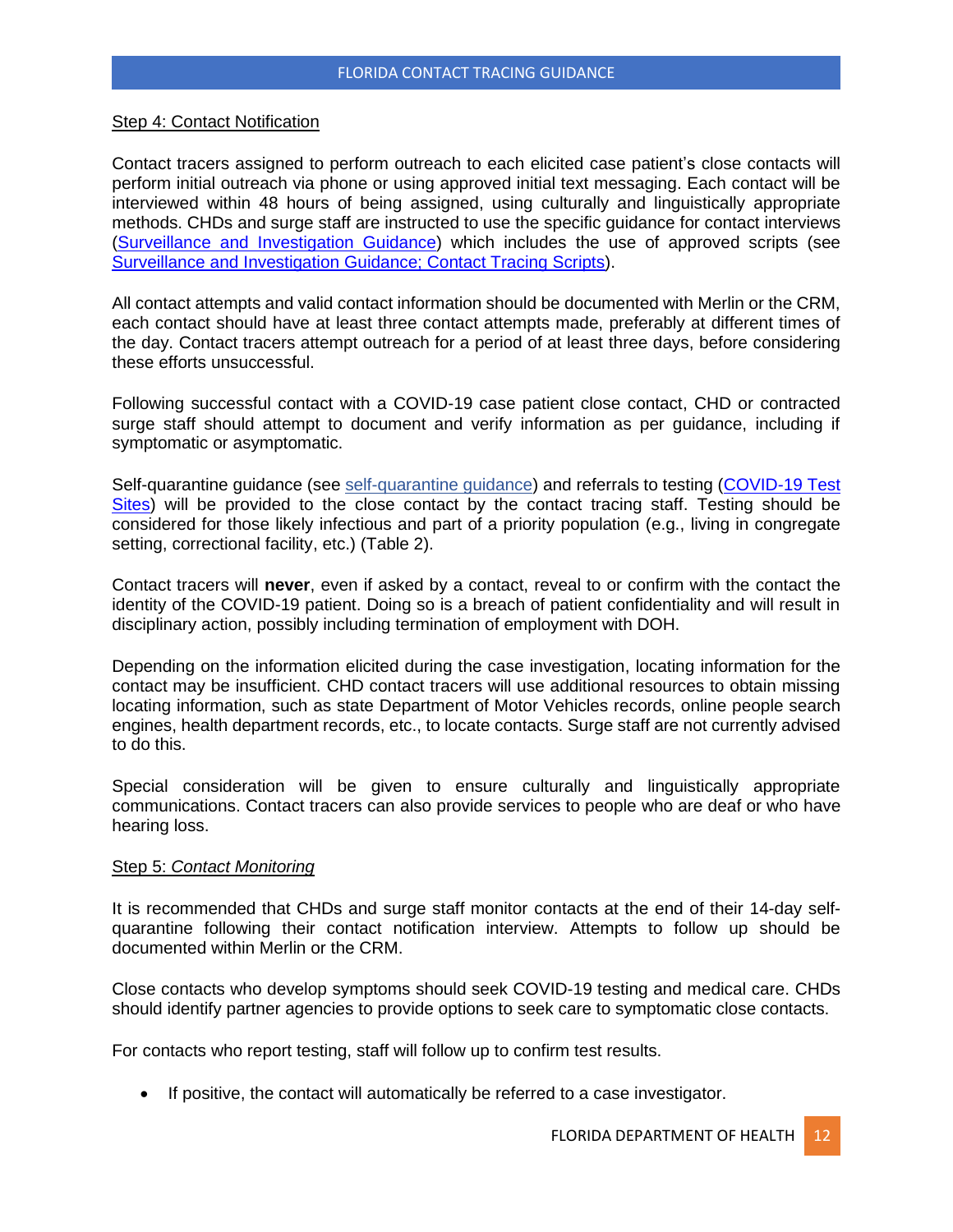• If negative, symptomatic contacts will continue to self-quarantine and follow all recommendations of the Department.

### <span id="page-13-0"></span>IX. Outbreaks

Special investigation teams may be required to assist CHDs with outbreaks as they require expertise and resources beyond typical case investigation and contact tracing efforts. A COVID-19 outbreak indicates potentially extensive transmission within a setting, organization, or population. An outbreak investigation involves several overlapping epidemiologic, case finding, and contact investigations, with a surge in the need for public health resources. More emphasis on active case finding is recommended, which may result in more contacts than usual needing testing and to self-quarantine.

Outbreaks may occur in congregate settings, correctional facilities, workplaces, amongst certain populations (e.g. farm workers), hospitals and other healthcare settings, schools and day cares, and homeless shelters.

The types of information for designating priorities during an outbreak are site and population specific, therefore a customized algorithm may be required for each situation. In some instances, case investigation and contact tracing conducted within facilities will need to be undertaken by specially trained staff (e.g., infection control practitioners, industrial hygienists) in collaboration with facility leadership, occupational health liaisons, and other relevant subject matter experts. Interruption of transmission within the facilities or populations will also require complementary community case investigation and contact tracing efforts, so planning for these activities will be a joint endeavor involving community leadership and other key stakeholders.

CHDs will monitor their investigations closely to quickly identify an outbreak and follow COVID-19 outbreak guidance.

Refer to COVID-19 outbreak guidance for specific settings/populations, guidance is available on CDC website [\(Infection Control and Outbreaks\).](file:///C:/Users/SpencerE/AppData/Local/Microsoft/Windows/INetCache/Content.Outlook/GP6O1YRC/Infection%20Control%20and%20Outbreaks)) 

# <span id="page-13-1"></span>X. Special Considerations

### *Special Sites Not Under Jurisdiction*

Examples of sites that are not under the jurisdiction of the state, territorial, or local health department are those under the jurisdiction of the U.S. Government (e.g., military bases and federal correctional facilities), diplomatic missions, or reservations for American Indian/Alaska Native tribes. If these sites have their own healthcare systems, Department staff can offer technical consultation and can share and request data from case investigations and contact tracing. At sites that do not have healthcare systems, agreements can be made between local infection control officials and the onsite authorities to delegate the public health response to the Department.

### *Clients Unable to Participate*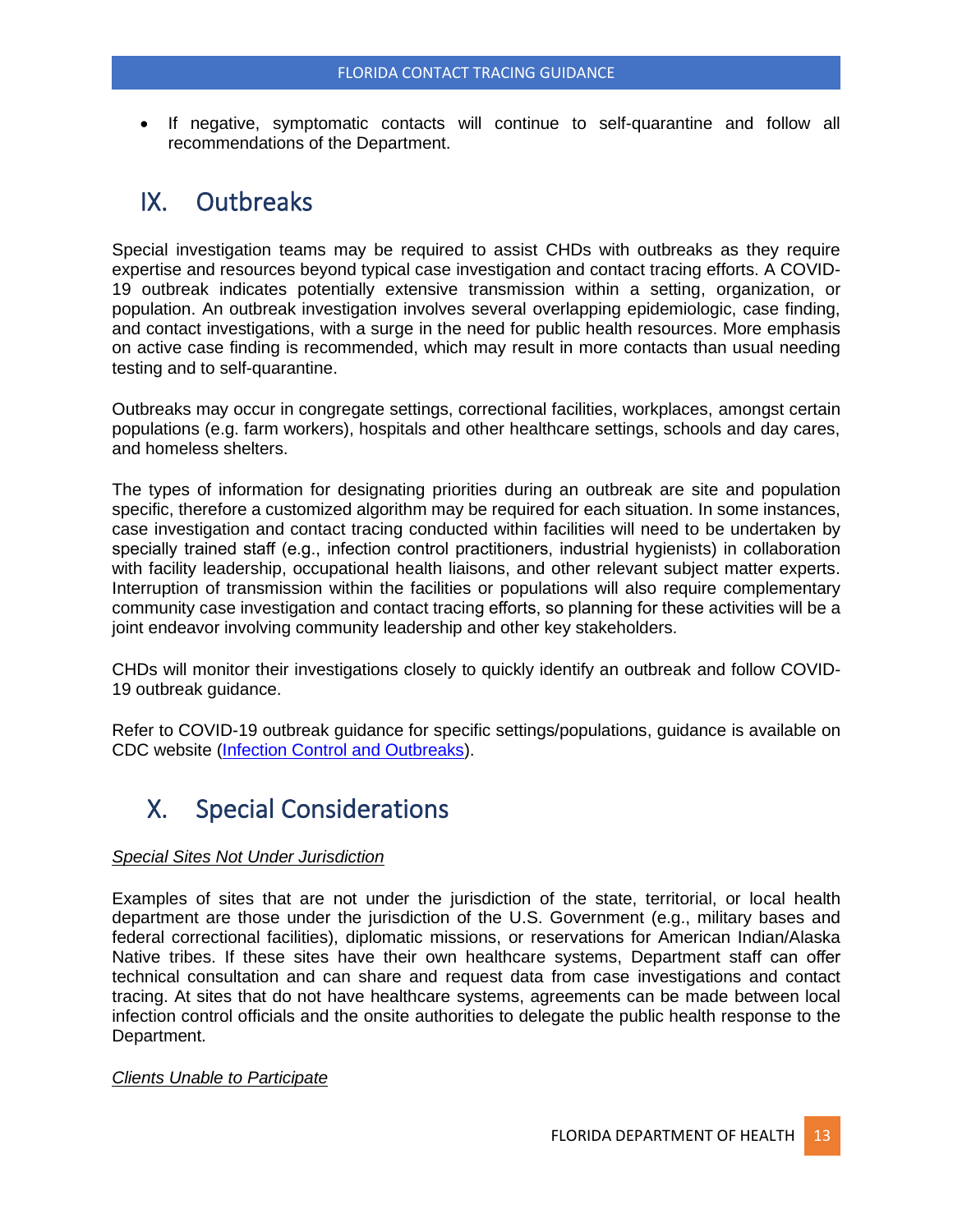There may be instances when COVID-19 patients have difficulty recalling close contacts (e.g., substance use or cognitive impairment) or they are unavailable for inquiry (e.g., died before an interview could be conducted, are intubated, unconscious, a minor, mentally incapacitated, or intellectually disabled). Social-network information, setting-based investigations, and proxy interview methods will be needed to supplement the contact list. In lieu of the ability to speak to the patient, details to inform case investigation and contact tracing may be gleaned from healthcare providers or legal proxies as available.

### *Culturally and Linguistically Diverse Minority Populations*

Culturally and linguistically diverse minority populations are growing in the United States and Florida. These populations include racial and ethnic minorities, members of tribal nations, immigrants (i.e., those born outside the U.S.) and refugees. They may be at higher risk for COVID-19 or worse health outcomes due to several reasons including living conditions, work circumstances, underlying health conditions, and limited access to care.

It is important that case investigations and contact tracing are conducted in a culturally appropriate manner, which includes meaningfully engaging community representatives from affected communities, collaborating with community-serving organizations, respecting the cultural practices in the community, and taking into consideration the social, economic, and immigration contexts in which these communities live and work.

To help build trust, jurisdictions should try to employ public health staff who are of the same racial and ethnic background as the affected community and are fluent in their preferred language. When that is not possible, it is important to provide interpreters for individuals who have limited English proficiency and consider translating the data collection instruments. Core demographic variables should be included in case investigation and contact tracing forms, including detailed race and ethnicity, as well as preferred language. Finally, given that minority populations experience discrimination and may be stigmatized or otherwise harmed for their participation, it is important to ensure the privacy and confidentiality of data collected and to ensure that the participant is aware of these safeguards.

### *Interjurisdictional Case Investigation and Contact Tracing*

Clients diagnosed with COVID-19 may live in one jurisdiction and work in another, so collaboration between jurisdictions to synchronize community messaging can be helpful. Timely and confidential transfer of patient and close contact information to facilitate testing, self-isolation/selfquarantine, and clearance to return to work are essential.

Each jurisdiction will assign a person or team to send and receive reports from other jurisdictions of any clients diagnosed with COVID-19 and close contacts who reside in their jurisdiction. The jurisdiction where the patient resides is responsible for leading the investigation and notifying other health departments of any close contacts and/or congregate settings needing investigation in their area. Bi-directional confidential communication between health departments should include COVID-19 test results related to the investigation and confirmation of clients and contacts being released from self-isolation/self-quarantine.

### *Clients with COVID-19 Traveling Within the United States or Internationally*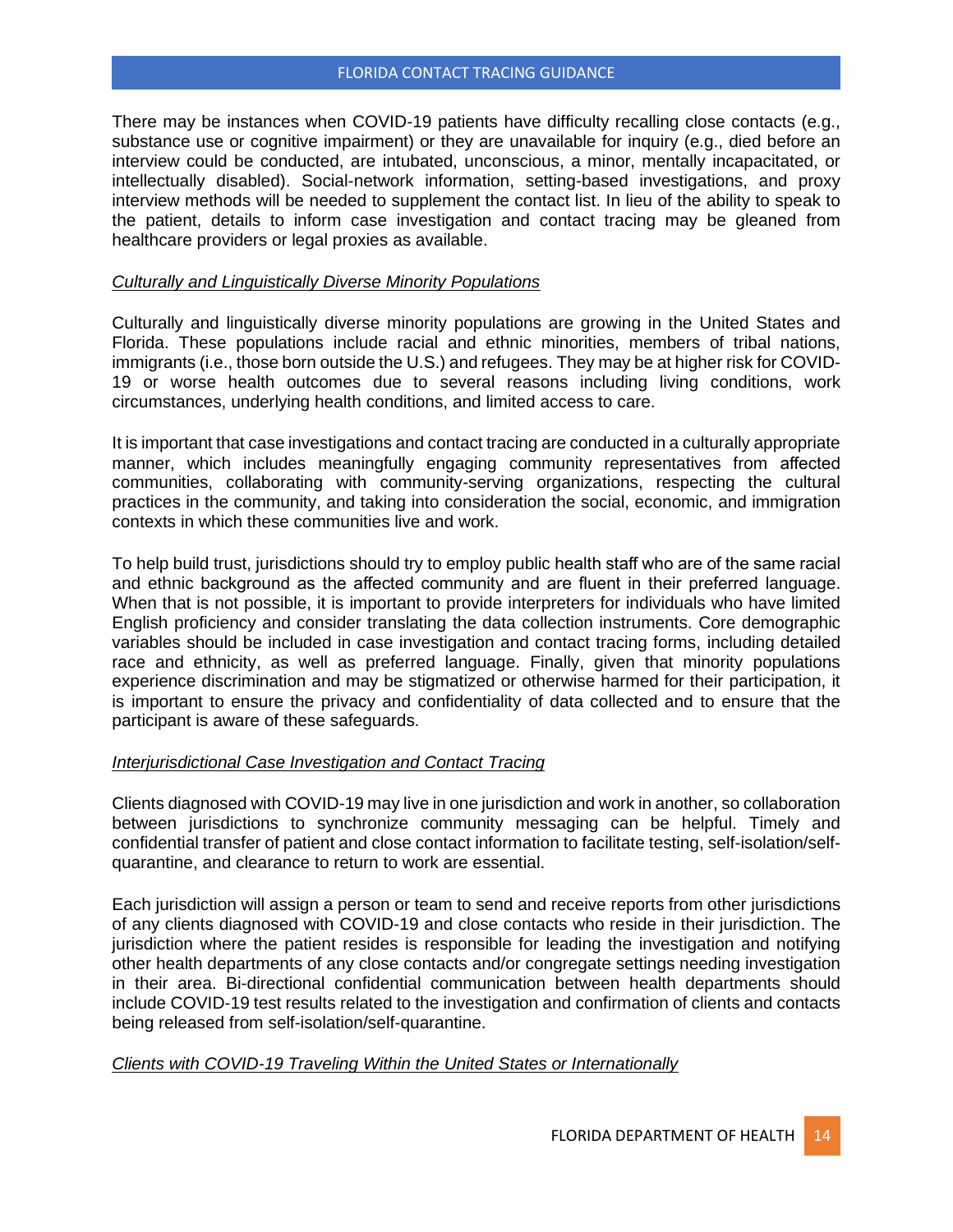#### FLORIDA CONTACT TRACING GUIDANCE

With people traveling between states and internationally for work and leisure daily, interjurisdictional communication is essential to the success of case investigations and contact tracing spanning multiple jurisdictions. Officials from the health department that initially encounter the patient with a positive SARS-CoV-2 laboratory result or probable diagnosis should interview the patient to gather as much identifying and locating information as possible for the patient, any close contacts visited, and events attended during the patient's travels, as well as information about the mode of travel. These data should be shared with the jurisdictions in which the close contacts are located. For contacts of cases who are in other states, counties send an email to the Monitoring Unit with names and contact information. Epi-X is used to transmit information to other states. If the patient is initially interviewed in a jurisdiction other than his or her residence, information should be transferred between jurisdictions for continuity of case management. ZIP code at time of diagnosis should be updated to transfer to the other county or state. If a person becomes symptomatic after they have returned home from their trip, it will be important to assess whether the flight (or other mode of transportation) was within the contact elicitation window. If so, flight information should be obtained and appropriate authorities informed, and close contacts participating in the journey notified. The jurisdiction where the patient resides is assigned responsibility for managing the overall investigation.

Case investigations and contact tracing for flights arriving in the U.S. or between U.S. states, or cruise ships arriving at a U.S. port, are coordinated by CDC. To initiate case investigation and contact tracing of an aircraft or ship, the health department managing the overall investigation should notify their [regional epidemiologist](http://www.floridahealth.gov/diseases-and-conditions/disease-reporting-and-management/disease-reporting-and-surveillance/_documents/investigation-unit-map.pdf) who will communicate with the CDC Miami quarantine station. CDC will obtain identifying and locating information for potentially exposed passengers and provide that information to health departments with jurisdiction for where the contacts reside. These health departments then follow-up with contacts within their jurisdiction and report outcomes to the relevant CDC quarantine station. For international flights departing the U.S., CDC will notify public health authorities at destinations who will be responsible for conducting the aircraft case investigation and contact tracing.

# <span id="page-15-0"></span>XI. Data Management

The development and implementation of a robust data management infrastructure is critical for assigning and managing investigations, linking clients with confirmed and probable COVID-19 to their contacts, and evaluating success and opportunities for improvement in a case investigation and contact tracing program. Merlin, the Department's notifiable disease registry, is the system of record for COVID-19 case investigations where case investigations will likely be triggered by one of these events:

- 1. A positive SARS-CoV-2 PCR or antigen laboratory test or
- 2. Identification of a close contact tracing with symptoms compatible with COVID-19

The Florida CRM is a workflow platform to provide access to essential case and contact data to initiate investigations or contact notification by contracted surge staff without providing access to other sensitive and confidential data housed within Merlin. Bi-directional data sharing exists between Merlin and the CRM to initiate case assignment and investigation.

Ensuring information technology and informatics support is critical. SHO has the responsibility for the maintenance and upkeep of both Merlin and the CRM the system. Data security and confidentiality standards [\(DOHP 50-10-16 Information Security and Privacy Policy\)](https://floridahealth.sharepoint.com/sites/INFORMATIONTECHNOLOGY/Policies/DOHP_50-10-16_Complete.pdf) at the state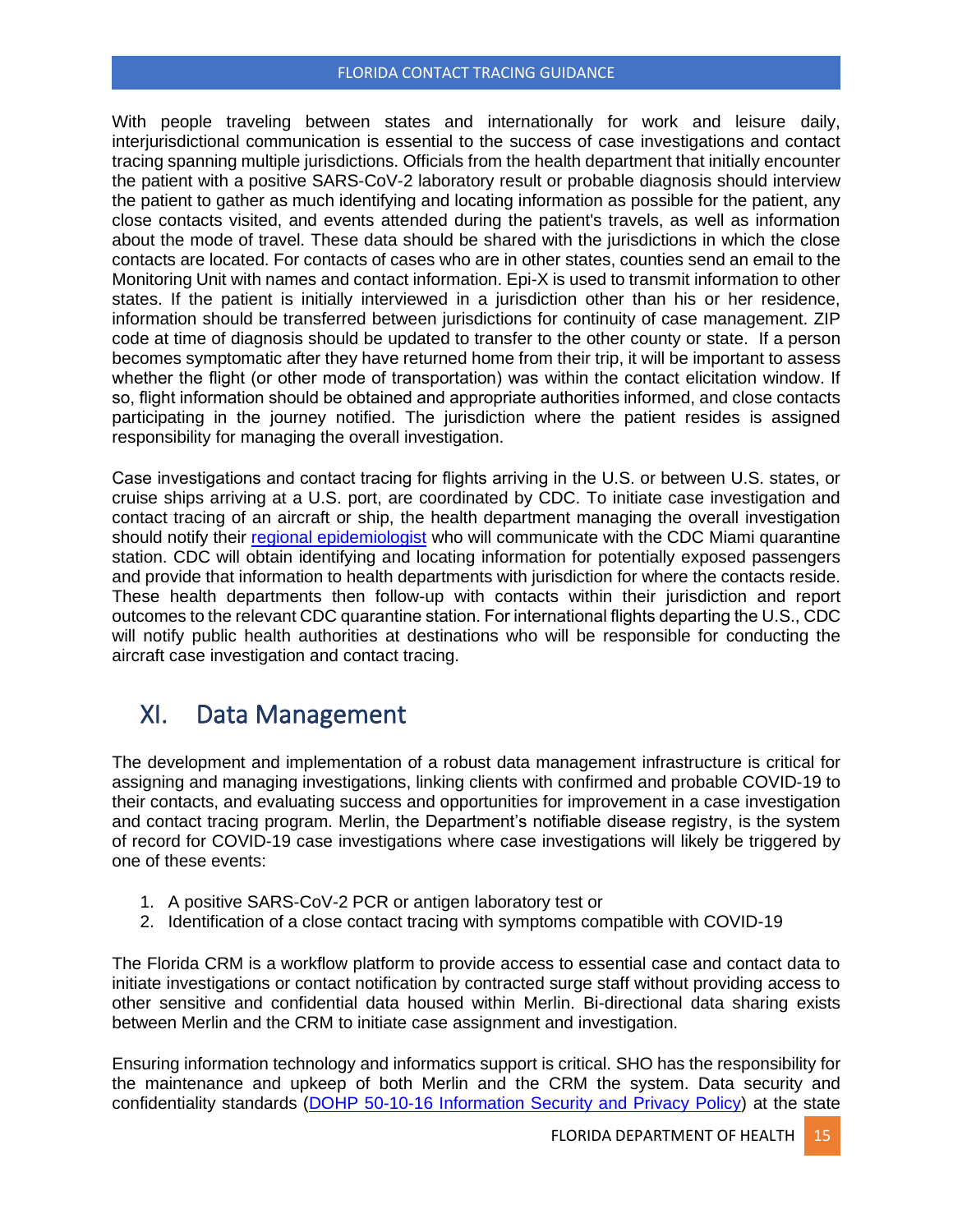and local level should be considered and incorporated into all plans related to case investigation and contact tracing activities.

### <span id="page-16-0"></span>XII. Confidentiality and Consent

All aspects of case investigation and contact tracing must be voluntary, confidential, and culturally appropriate.

Minimum professional standards for FTE, OPS, or contracted surge staff at both SHO and CHD handling confidential information should include providing employees with appropriate information and/or training regarding confidential guidelines and legal regulations (see Appendix I). All Department security and confidentiality protocols (DOHP 50-10-16 Information Security and [Privacy Policy\)](https://floridahealth.sharepoint.com/sites/INFORMATIONTECHNOLOGY/Policies/DOHP_50-10-16_Complete.pdf) should be adhered to and policies and procedures surrounding maintaining security and confidentiality during telework are necessary.

All public health staff whether they are FTEs, OPS, or contracted surge staff, involved in case investigation and contact tracing activities with access to secure and confidential information should sign a confidentiality statement acknowledging the legal requirements not to disclose personal identifying information including COVID-19 test result, and interview information and other personal records.

Efforts to locate and communicate with clients and close contacts must be carried out in a manner that preserves the confidentiality and privacy of all involved. This includes never revealing the name of the patient to a close contact unless permission has been given (preferably in writing or through documented verbal consent) and not giving confidential information to third parties (e.g., roommates, neighbors, family members).

Maintaining confidentiality during COVID-19 case investigations and contact tracing can be particularly difficult in congregate settings. Onsite administrators/employers who already know confidential information regarding a patient or contacts can be asked to respect confidentiality if necessary, even if they are not legally bound to do so.

### <span id="page-16-1"></span>XIII. Support Services to Consider

Significant social support may be necessary to allow clients to safely self-isolate and contacts to safely self-quarantine. CHDs are encouraged to use their community partnerships and local CHD programs to identify any support services that case investigators and contract tracers can make referrals to if needed. At a minimum, availability of testing locations, key health care partners, and referrals to CHD programs should be known and shared when necessary.

Examples of social support services include but are not limited to:

- Basic social support such as food, household supplies, laundry, pharmacy services.
- Health care safety net providers for clinical consultations for persons who do not have a primary healthcare provider.
- Transportation to medical care.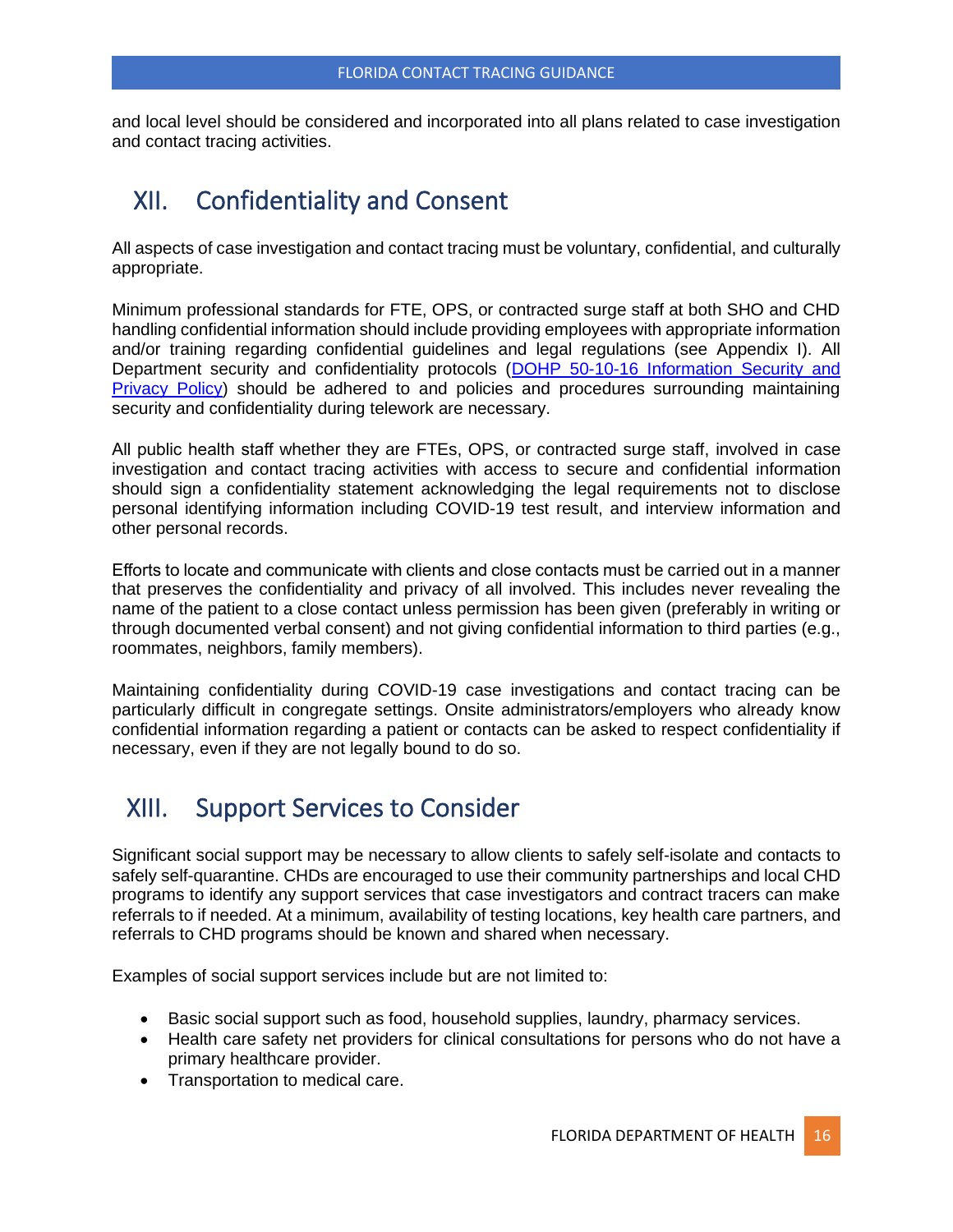- Health insurance navigation, Medicare/Medicaid assistance, mental health treatment services, and substance abuse and misuse services.
- Childcare and/or dependent adult care services support.

# <span id="page-17-0"></span>XIV. Digital Contact Tracing Tools

Case investigators and contact tracers, using approved protocols may alert cases by text about a pending phone call from the Department. They may also notify the case or contact about the need for them to call their local CHD. Information is emerging on smartphone-based exposure notifications from proximity and blue-tooth tracking tools that could significantly increase the number of contacts that health departments are alerted to. Currently, the Department has not implemented any of these tools. Guidance will be updated if necessary.

# <span id="page-17-1"></span>XV. Evaluation

Continuous evaluation of case investigation and contract tracing efforts should be assessed and reviewed routinely to identify areas of concern and make improvements to internal and external processes for CHDs, SHO, and contracted surge staff.

The Department's performance management system provides the infrastructure for data-driven decision making. Using specific and measurable objectives, the Department monitors and evaluates the effectiveness of the strategies for the state's contact tracing plan. Performance indicators will be measured from Merlin and from the CRM to track quality and quantity of case investigation and contact tracing activities and provide performance outcomes for the strategic plan goals and objectives.

Objectives related to case investigation and contact tracing fit broadly into four main domains recommended by the CDC<sup>3</sup>:

- Individual Case Investigation and Contact Tracing Supervision and Management
- Programmatic Process Measures
- Programmatic Outcome Measures
- Ad-Hoc Epidemiologic and Other Public Health Analyses

Examples indicators for CHDs are included in Table 3.

### **Table 3: Example Case investigation and Contact Tracing Indicators**

| <b>Indicator</b>                    | <b>Definition</b>                      | <b>Measurement</b>                                                     |
|-------------------------------------|----------------------------------------|------------------------------------------------------------------------|
| Proportion of cases<br>investigated | #cases investigated/#cases<br>reported | To track the ability of the<br>CHD/contractors to investigate<br>cases |

<sup>&</sup>lt;sup>3</sup> CDC Health Departments: Interim Guidance on Developing a COVID-19 Case Investigation and Contact Tracing Plan. May 16, 2020.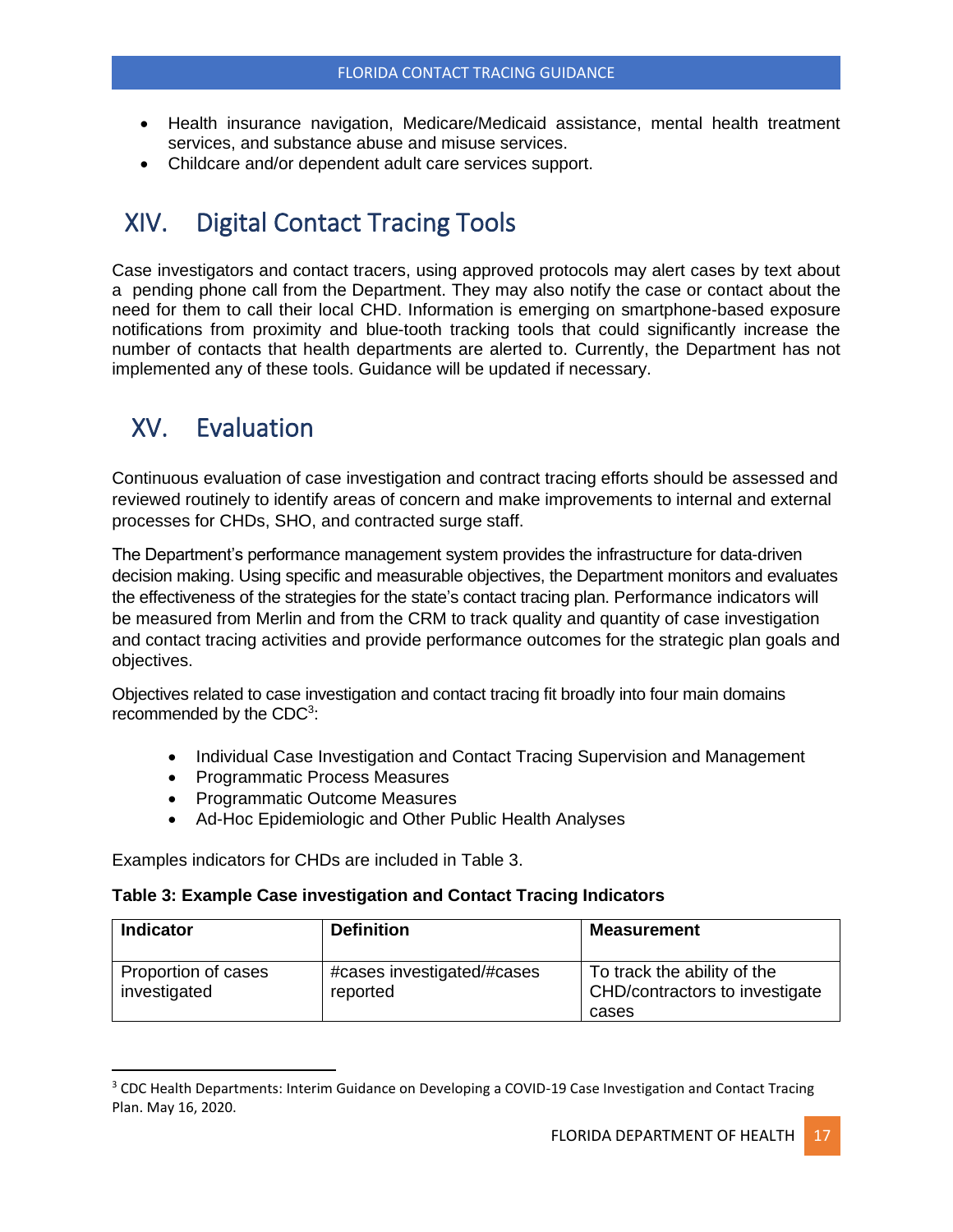| Proportion of cases<br>interviewed | For non-LTCF or correctional<br>residents # cases interviewed/#<br>cases reported | To track success of the<br>CHD/contactors in conducting<br>interviews of cases |
|------------------------------------|-----------------------------------------------------------------------------------|--------------------------------------------------------------------------------|
| Number of close                    | # close contacts elicited/#                                                       | To understand the investigators                                                |
| contacts elicited per case         | cases investigated                                                                | ability to elicit contacts                                                     |

### <span id="page-18-0"></span>XVI. Resources

A list of additional resources is provided below to assist with training and operationalizing case investigation and contact tracing efforts in Florida.

[Florida COVID-19 Response](https://floridahealthcovid19.gov/)

[Florida COVID-19 Data and Surveillance Dashboard](https://experience.arcgis.com/experience/96dd742462124fa0b38ddedb9b25e429)

[Florida Division of Emergency Management COVID-19 Response](https://floridadisaster.org/covid19/) 

[CDC COVID-19 Support for States, Tribes, Localities and Territories](https://www.cdc.gov/coronavirus/2019-ncov/php/index.html?CDC_AA_refVal=https%3A%2F%2Fwww.cdc.gov%2Fcoronavirus%2F2019-ncov%2Fphp%2Fopen-america%2Findex.html)

[CDC Principles of Contact Tracing to Stop COVID-19](https://www.cdc.gov/coronavirus/2019-ncov/php/principles-contact-tracing.html)

[CDC Sample Contact Tracing Plan](https://www.cdc.gov/coronavirus/2019-ncov/downloads/php/contact-tracing-training-plan.pdf)

[CDC Implementation of Mitigation Strategies for Communities with Local COVID-19](https://www.cdc.gov/coronavirus/2019-ncov/downloads/php/CDC-Activities-Initiatives-for-COVID-19-Response.pdf)  **[Transmission](https://www.cdc.gov/coronavirus/2019-ncov/downloads/php/CDC-Activities-Initiatives-for-COVID-19-Response.pdf)** 

[A National Plan to Enable Comprehensive COVID-19 Case Finding and Contact Tracing–](https://www.centerforhealthsecurity.org/our-work/pubs_archive/pubs-pdfs/2020/200410-national-plan-to-contact-tracing.pdf)Johns Hopkins Center for Health Security and Association of State and Territorial Health Officers (ASTHO)

[ASTHO COVID-19 Resources—](https://www.astho.org/COVID-19/)Association of State and Territorial Health Officers

[Contact Tracing Overview—](https://preventepidemics.org/wp-content/uploads/2020/04/Contact-Tracing-overview-slides-April-21-1.pdf)Resolve to Save Lives

[Contact Tracing Staffing Calculator—](https://www.gwhwi.org/estimator-613404.html)George Washington University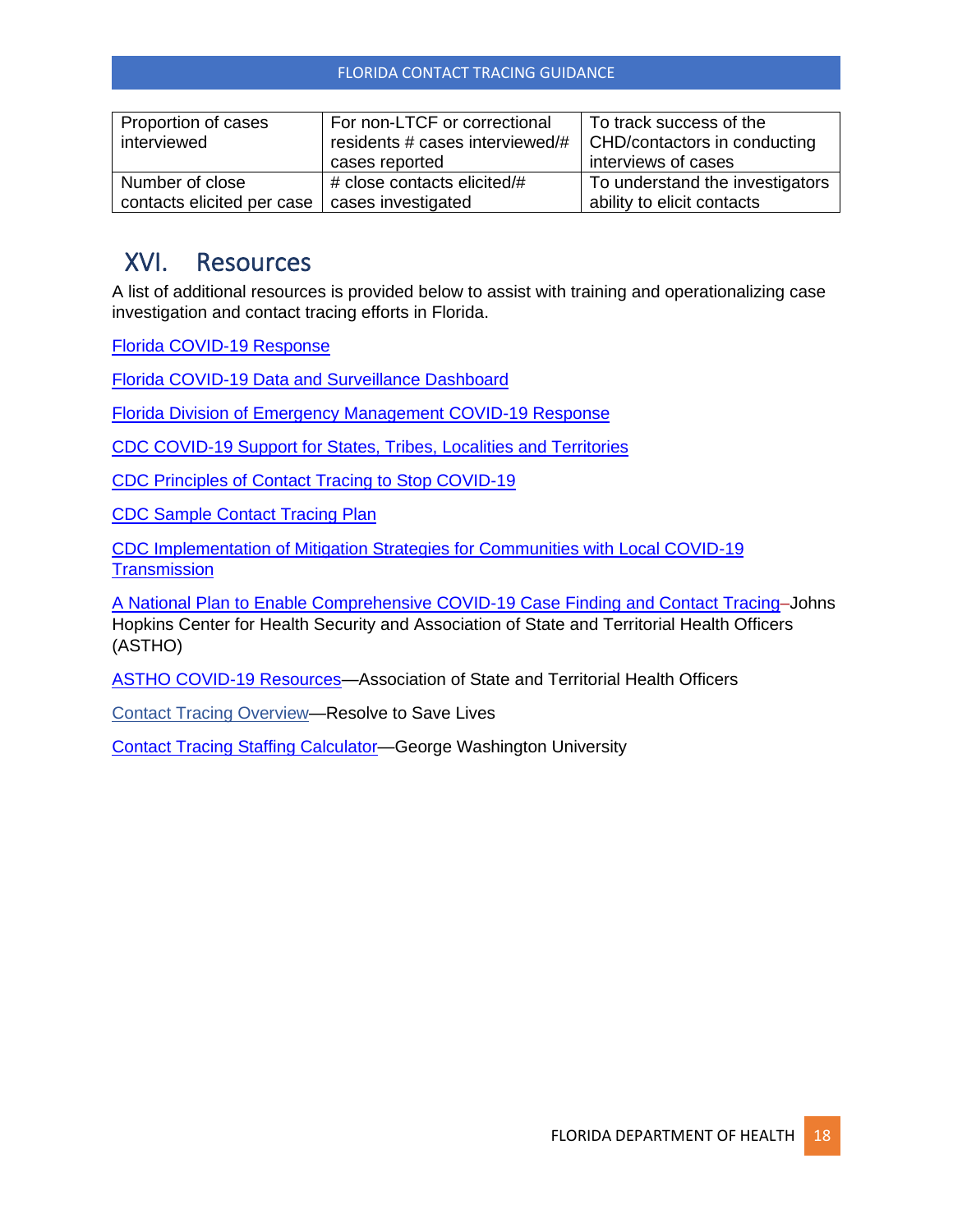### <span id="page-19-0"></span>APPENDIX I: Florida COVID-19 Contact Tracing Training Plan

### **INTRODUCTION**

Case investigation and contact tracing are fundamental public health activities that require collaborating with patients diagnosed with an infectious disease to identify and provide support to persons who may have been infected through exposure to index patients. This process prevents further transmission of disease by separating people who have (or may have) an infectious disease from people who do not. It is a core communicable disease control measure employed by the Department of Health (DOH) for decades to interrupt transmission of STD/HIV, TB, Zika, and other communicable diseases.

This document provides a summary of steps necessary to identify and implement training designed to produce a competent case investigator and contact tracer workforce. Both functions are required to stop and prevent further spread of COVID-19. Case investigators primarily interview index patients to ascertain enough information about patients' recent activity to determine who may have been exposed during the infectious period. Contact tracers use a variety of means to locate and communicate with contacts to index patients, provide information regarding exposure, and recommend and assist with, mitigation, such as testing, quarantine, and medical follow-up. During typical disease investigations, public health employees serve in both roles, interviewing index patients and locating and communicating with contacts. During periods of case surges, such as is anticipated with the volume of reported COVID-19 cases, it becomes necessary to train a larger workforce for each individual role, case investigator and contact tracer.

### **UNDERSTANDING THE COVID-19 CONTACT TRACING TASKS**

In preparation for DOH to implement a robust and sustainable contact tracing initiative as part of the state's overall COVID-19 containment/prevention strategy, those designated to serve as contact tracers must be thoroughly trained to conduct case investigations and contact tracing. To maximize effectiveness, the training plan must be adopted and implemented quickly and will include self-study modules and or/Web-based instruction.

**What is Case Investigation?** – Interviewing patients with COVID-19, eliciting their close contacts, monitoring the patients for COVID-19 symptoms, and connecting patients to resources to support self-isolation.

**What is Contact Tracing?** – Notifying close contacts of their potential exposure, referring them to testing, monitoring them for COVID-19 symptoms, and connecting contacts to resources to support self-quarantine.

### **STEPS TO DEVELOP AND IMPLEMENT COVID-19 CONTACT TRACING TRAINING**

### **Step 1: Define the Desired Outcome**

DOH will estimate the number of COVID-19 patients who should be interviewed and the number of close contact's likely to be initiated in a defined time-period (daily, weekly, etc.). Estimates will consider current case counts, rates and trends, and which populations are deemed highest priority for interviewing and contact tracing.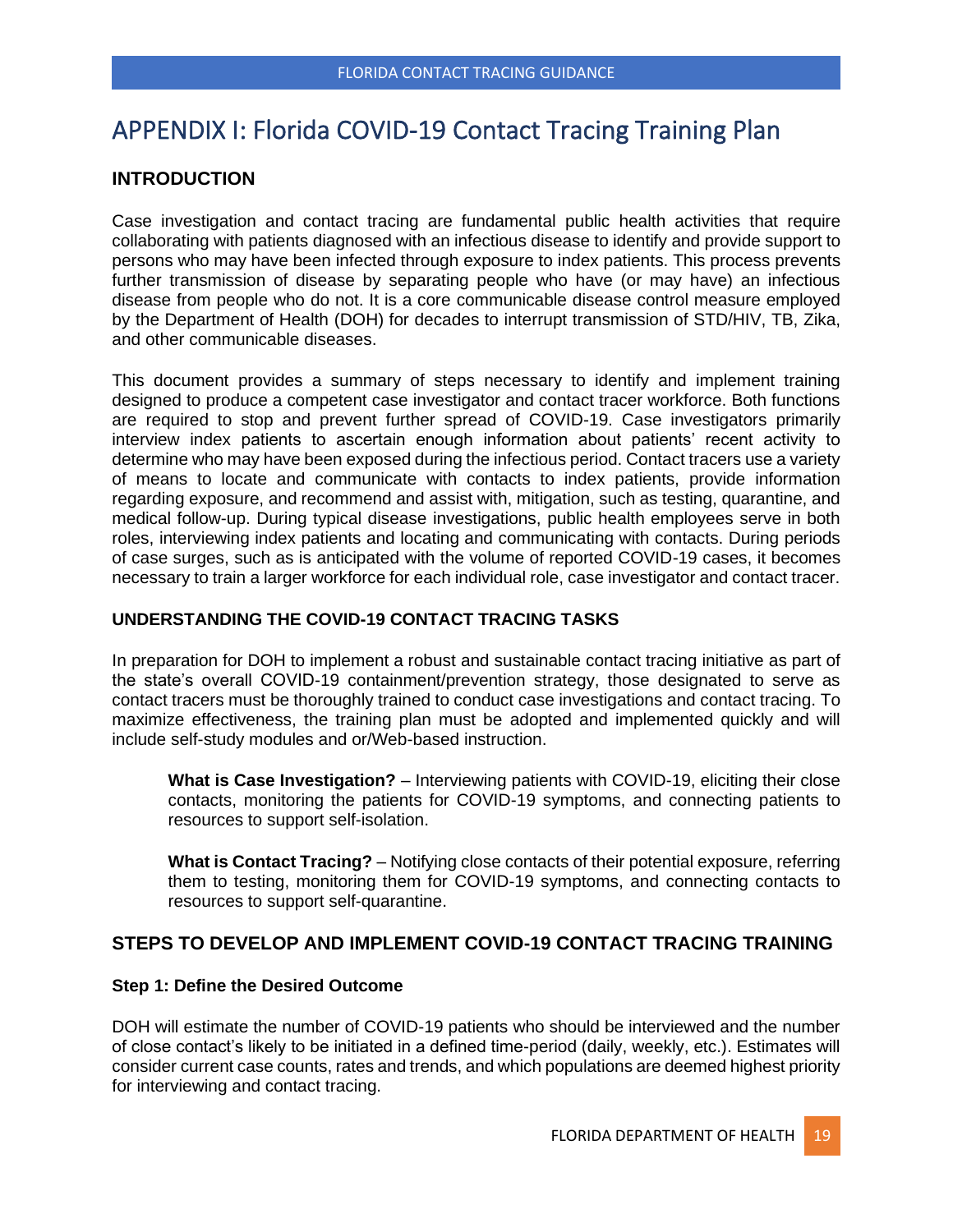### **Step 2: Determine Staffing Needs**

Once an estimate of workload is established, it must be weighed against current capacity at each county health department (CHD). CHD Directors/Administrators should determine the number of staff available to conduct case investigation and contact tracing. CHDs determined to fall short of the necessary number of available staff for the estimated workload in their respective counties should bring on additional temporary or contracted staff during surge periods. CHD resources should focus on priority populations and facilities, with all remaining investigations and contact tracing diverted to call center staff.

### **Step 3: Florida DOH Information Security Training**

Each DOH staff member or contractor must, at a minimum, have taken the annual DOH Information Security training within the past 12 months before being allowed to access protected health information (PHI). Specific information security training must also be incorporated into data systems and job-specific contact tracing training.

### **Step 4: Develop Learning/Competency Expectations**

In addition to attaining job-specific knowledge, skills and abilities (KSAs), newly hired employees or contractors are required to successfully complete an assessment at the end of each of the four lessons contained within ASTHO's *Making Contact: A Training for COVID-19 Contact Tracers,*  the required curriculum for all case investigators and contact tracers. Upon completion of the course, each employee or contractor must provide the certificate of completion to their supervisor.

### **Step 5: Decide on Training Curriculum**

A multi-disciplinary team from the Division of Disease Control and Health Protection selected ASTHO's *Making Contact: A Training for COVID-19 Contact Tracers* as the official curriculum for all staff involved in contact tracing activities. The curriculum was developed in collaboration with CDC, CSTE, NACCHO, NCSD, and four state departments of health, and can be accessed via the following link[: learn.astho.org/p/ContactTracer.](https://learn.astho.org/p/ContactTracer) Participants must register to begin the training, and the certificate of completion must be provided to each employee's supervisor and available to the department upon completion. The contact tracing and information security training will be listed, along with associated guidance, in TRAIN Florida. All training must be completed within two days of start date and prior to making any patient contact.

The selected curriculum includes the following topics:

- *The Basics of COVID-19 (approximately 45 minutes)*: Provides an overview of coronavirus disease 2019 (COVID-19), including its incubation and infectious period, symptoms, and how to prevent it
- *The Basics of Contact Tracing (approximately 45 minutes):* Provides an overview of the principles that guide work as a Contact Tracer. Opportunity to learn basic definitions of contact tracing, gain an understanding of the steps involved, and become aware of the importance of confidentiality
- *Effective Communication and Interviews (approximately 60 minutes)*: Provides information on how to use effective communication techniques, prepare for and conduct an interview, and approach interactions with cultural humility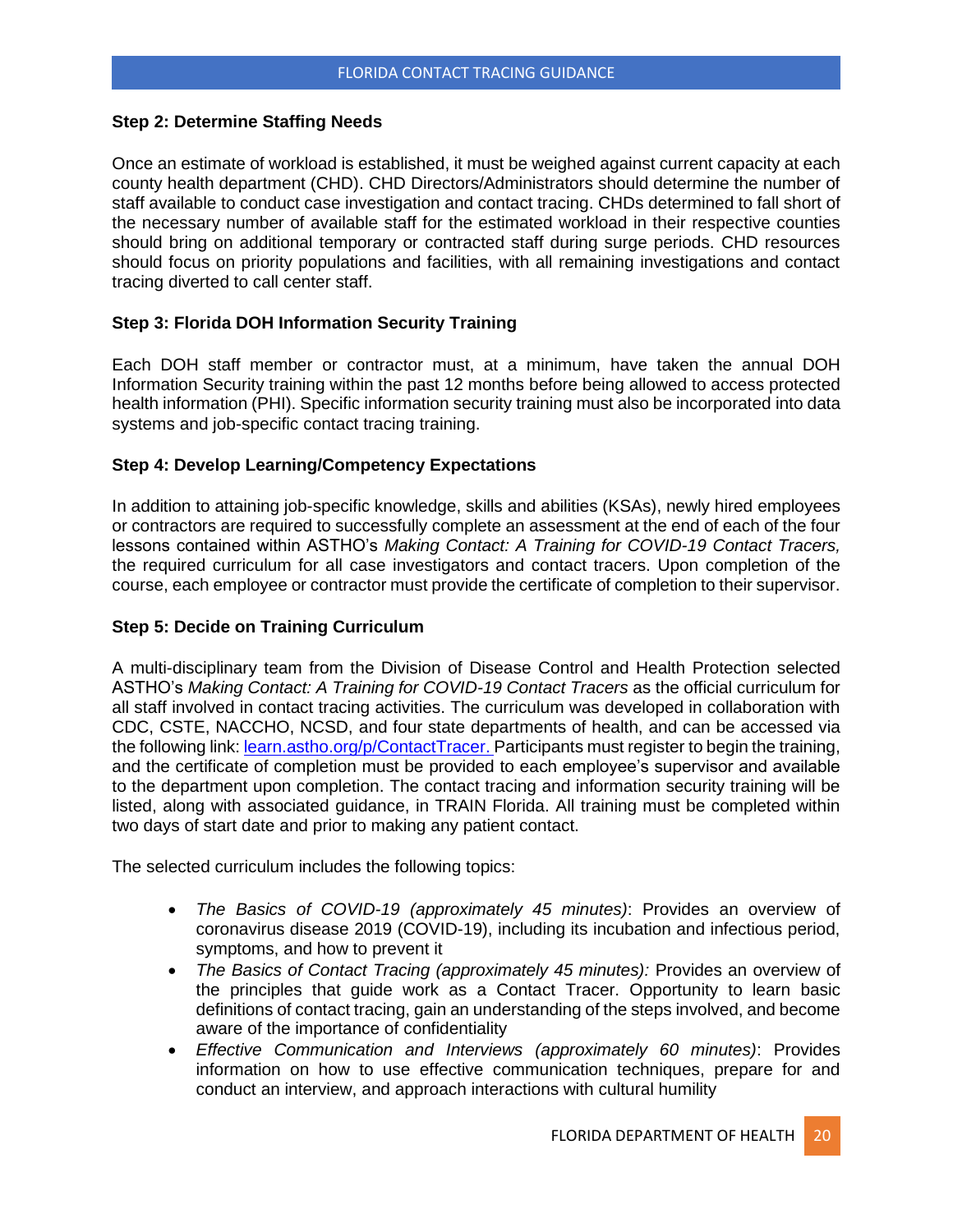• *Case Monitoring and Resources (approximately 30 minutes):* Contact Tracers followup and monitor cases (patients under investigation or their contacts) to ensure they are following appropriate isolation or quarantine instructions and to track the development of any potential COVID-19 symptoms. This lesson provides information on the different types of case monitoring and their associated activities

Because the curriculum was designed for use by any jurisdiction, additional Florida-specific preservice training will be provided, including performance expectations (timeliness, number of contacts elicited, number tested, etc.).

### **Step 6: Determine Case/Data Management Application to be used**

DOH will select a case/data management application to direct and capture all contact tracing activities, including patient interviews and attempts, status of contacts, test results, isolation monitoring, etc. The new software application will be available to staff inside and outside of the DOH IT network, and will integrate with Merlin and other DOH systems, and will be designed to be maintained and upgraded with DOH resources. The selected system will likely include tools to automate messaging, phone calls, and provide scripts for the various patient contacting scenarios.

### **Step 7: Provide Training on Selected Case Management Application**

All staff involved in COVID-10 contact tracing are required to become proficient with the designated application(s). DOH or contracted staff must complete requisite training tutorials and associated assessments prior to accessing the system(s).

### **Step 8: Identify Contact Tracing Training and Oversight Team**

A training coordinator and other subject matter experts should be selected to identify and coordinate required trainings, send students links to modules, invites to Webinars, and administer the post training KSA assessments.

### **Step 9: Set Performance Expectations**

To measure the impact of contact tracing, performance measures will be developed to assess timeliness of interviews, number of locatable contacts elicited and assigned for contact tracing, and the number/percent of contacts that are tested for COVID-19. Additional measures will be identified and implemented as necessary. **APPENDIX II** provides details of the job responsibilities and required KSAs for COVID Case Investigators, Contact Tracers, and a Contact Tracing Supervisor. All personnel engaged in contact tracing must be fully aware of their job expectations.

### **Step 10: Interview and Contact Tracing Scripts**

To ensure a consistent and thorough approach to conducting case investigations, interviews, and notification of COVID contacts, detailed scripts have been developed with the interview flow matching the data entry format for COVID case management in Merlin. The scripts can be found at **Surveillance and Investigation Guidance; Contact Tracing Scripts.**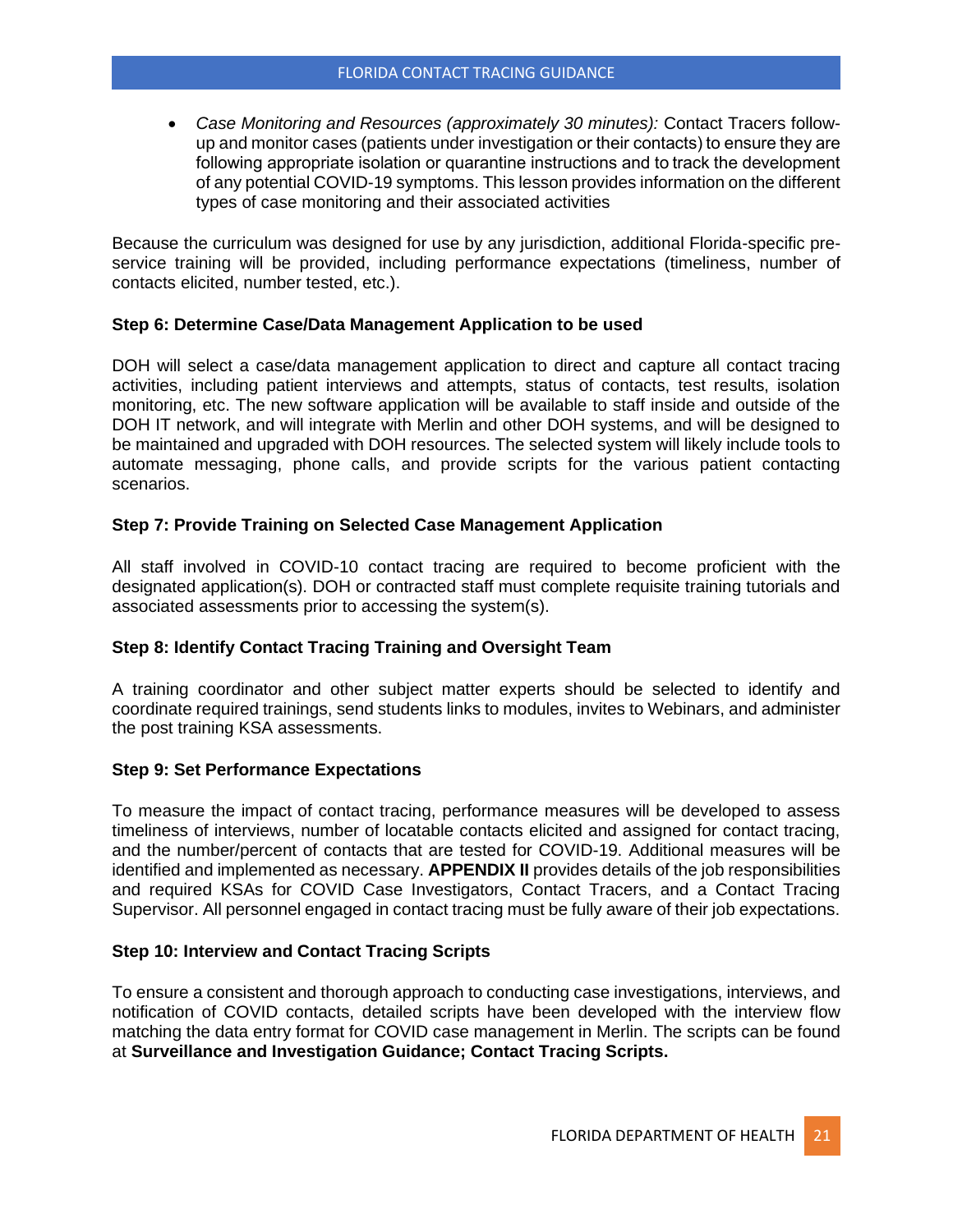### **Step 11: Training Evaluation**

Florida-specific COVID-19 contact tracing training and resulting staff competency will be evaluated and modified as necessary to optimize the effectiveness of the selected curriculum. Evaluation will include identifying trends in high versus lower performers, review of curricula feedback, and process changes' influence on outcomes.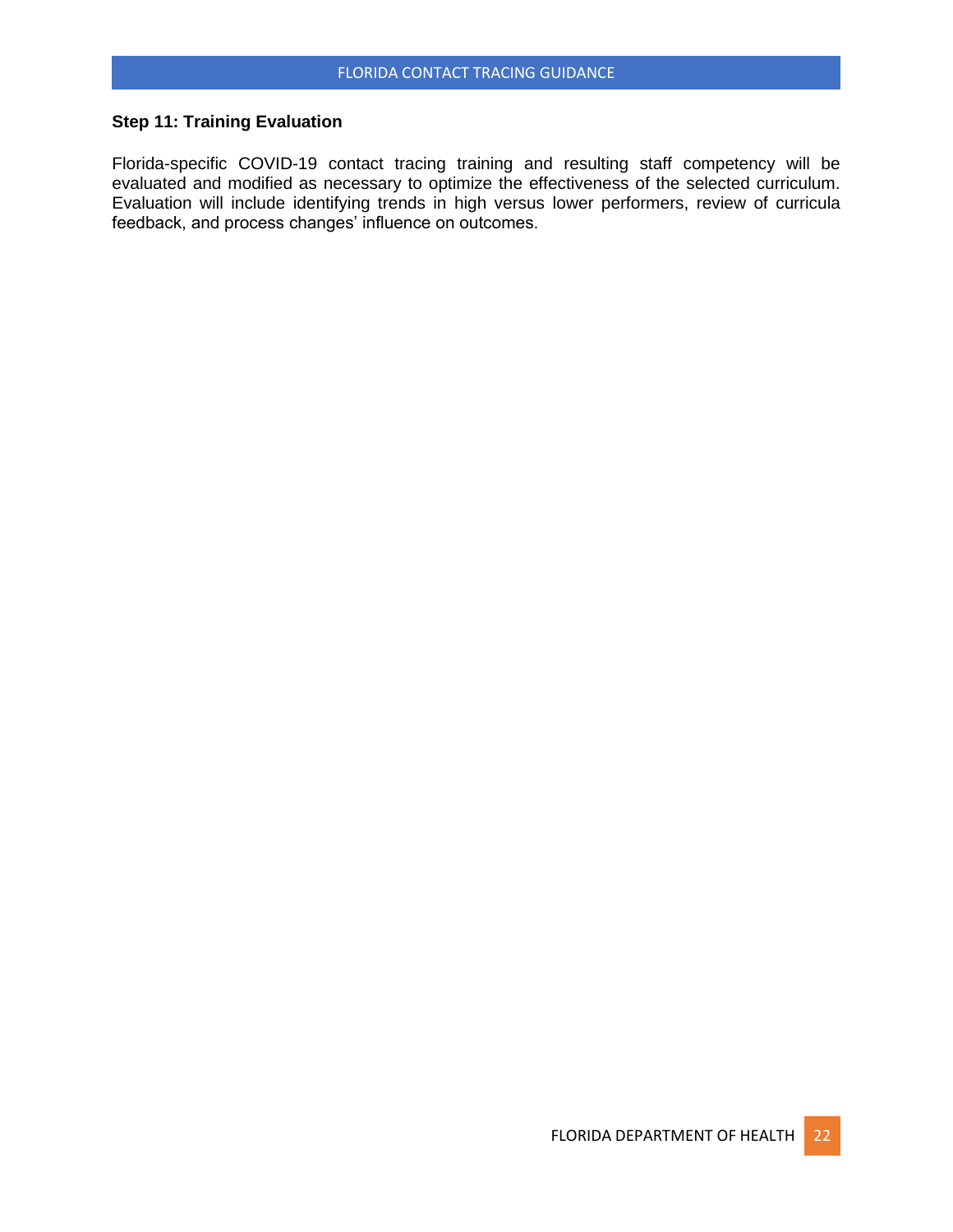# <span id="page-23-0"></span>APPENDIX II: Job Expectations and KSAs for COVID-19 Case Investigators, Contact Tracers and Contact Investigator/Tracer **Supervisors**

### **COVID-19 CASE INVESTIGATOR JOB RESPONSIBILITIES**

Following the ASTHO Covid-19 Contact Tracing training curriculum, Case Investigators should be able to perform the following:

Conducts interviews of clients with confirmed or probable COVID-19, with a focus on motivational interviewing and cultural competency. Interviews should be guided by standard protocols and include: providing disease-specific information; assessing signs and symptoms, and underlying health conditions; discussing symptom onset to determine window period for contact elicitation and exposure risk for close contacts; discussing work, social, recreational, and community activities to identify who may have been exposed; eliciting information on close contacts, including names, exposure dates, and locating information; and assessing support needs to maintain health and compliance during selfisolation. Referral to health care services and resource care coordination, as indicated. Provides recommendations for self-isolation and review of daily monitoring procedures. Conducts daily monitoring during self-isolation—temperature, signs/symptoms, use of fever reducing medications—via electronic tool (e.g., smartphone app, case management software) or other designated mechanism until patient is no longer infectious.

### **COVID-19 CONTACT TRACER JOB RESPONSIBILITIES**

Following the ASTHO Covid-19 Contact Tracing training curriculum, Contact Tracers should be able to perform the following:

Communicates with contacts to notify them of exposure, provides disease and transmission information, gathers data on demographics, living arrangements, and daily activities. Asks about signs/symptoms and underlying medical conditions. Provides referrals for testing (if appropriate). Provides recommendations for self-quarantine and reviews daily monitoring procedures. Assesses supports necessary to maintain compliance during self-quarantine. Conversations with contacts should be guided by standard protocols. Conducts daily monitoring during self-quarantine—temperature, signs/symptoms, use of fever reducing medications—via electronic tool (e.g., smartphone, case management software) or other designated mechanism, until 14 days after last potential exposure, and referral to health care if contact becomes symptomatic.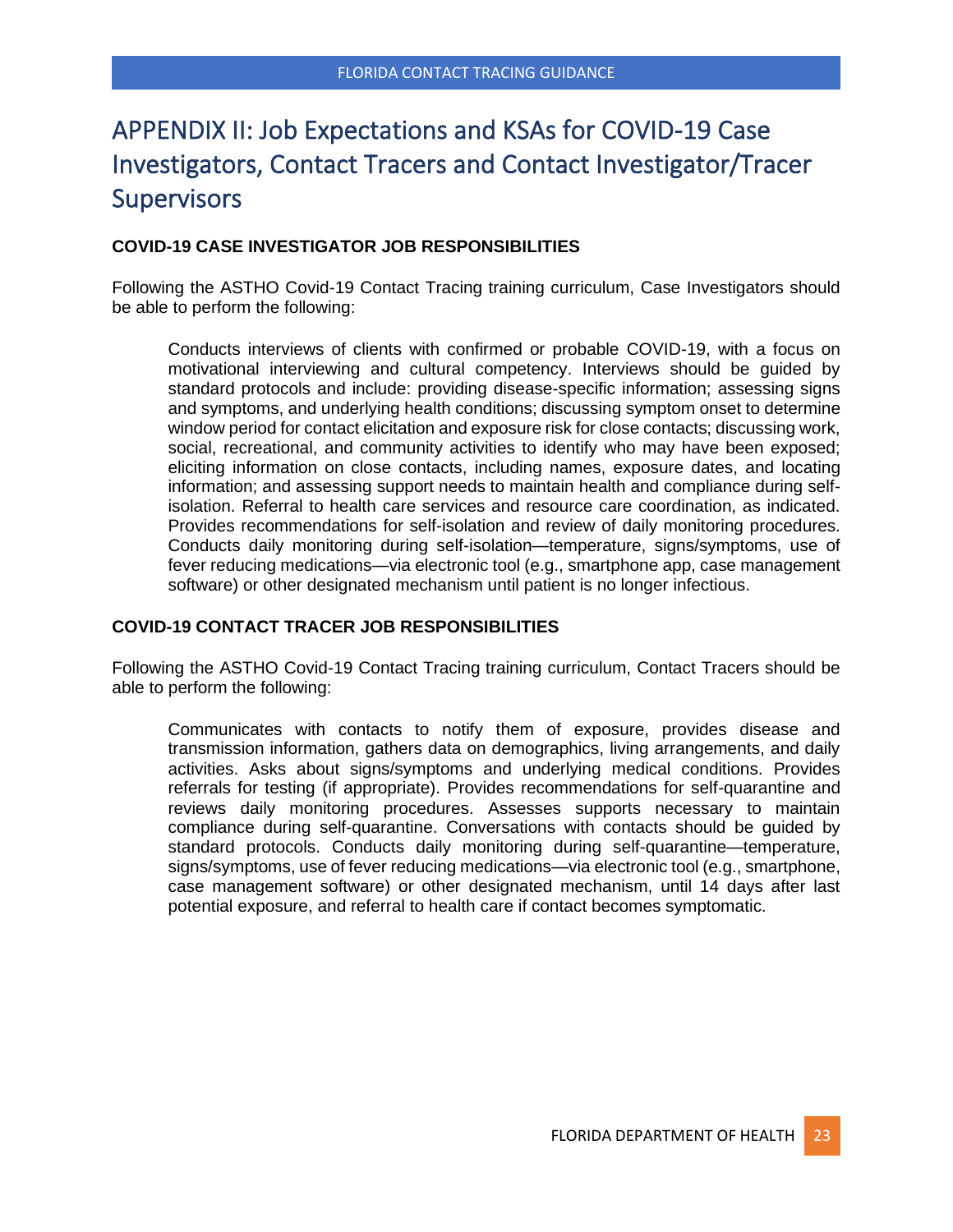### **COVID-19 CONTACT INVESTIGATOR/TRACER SUPERVISOR JOB RESPONSIBILITIES**

Following the ASTHO Covid-19 Contact Tracing training curriculum, Case Investigator/Contact Tracer Supervisors should be able to perform the following:

Directly oversees the work of the Case Investigator and/or Contact Tracer and others who may work as part of a team. Assigns work and oversees the quality of work. Ensures completion of case interviews and contact follow-up according to established standards. Reviews work for missing information, inconsistencies, or areas that need further exploration and directs staff follow-up to seek clarification and obtain additional information. Addresses complex issues with cases or contacts that have been escalated by staff. Uses qualitative (interview audits) and quantitative (review of statistical outputs) methods to review performance and determine areas for formal or informal professional development, training, coaching, and mentoring. When necessary, uses progressive discipline to address performance or conduct issues. Recognizes staff for exceptional and outstanding performance. Maintains employee personnel files.

### **KSAs REQUIRED FOR ALL CONTACT TRACING STAFF**

KSAs Needed for Case Investigation and Contact Tracing Staff case investigation and contact tracing are specialized skills. Knowledge and skills that staff will need include:

• A keen understanding of the need for patient confidentiality and the ability to conduct case interviews without violating confidentiality and to conduct contact tracing without disclosing the identity of the patient (case).

• Understanding of, and ability to explain, the medical terms associated with COVID-19 and principles of exposure, infection, infectious period, potentially infectious interactions, symptoms of disease, pre-symptomatic and asymptomatic infection, types of tests used to diagnose infection, and available prevention and control interventions (e.g., isolation/quarantine, social distancing, environmental surface cleaning).

• Excellent and tactful interpersonal skills, cultural sensitivity, and language and interviewing skills that allow them to build and maintain trust with clients and contacts.

• Basic skills of crisis counseling and the ability to confidently refer clients and contacts for further care, if needed.

• Resourcefulness in locating and communicating with clients and contacts who may be difficult to reach or reluctant to engage in conversation.

• Awareness of the sensitivities surrounding immigration status and how this can be a barrier to case investigation and contact tracing activities. Understanding that assurances should be made to clients and contacts that all information collected will be used exclusively for public health purposes and not shared with immigration authorities.

• Understanding of when to refer individuals or situations to medical, social, or supervisory resources.